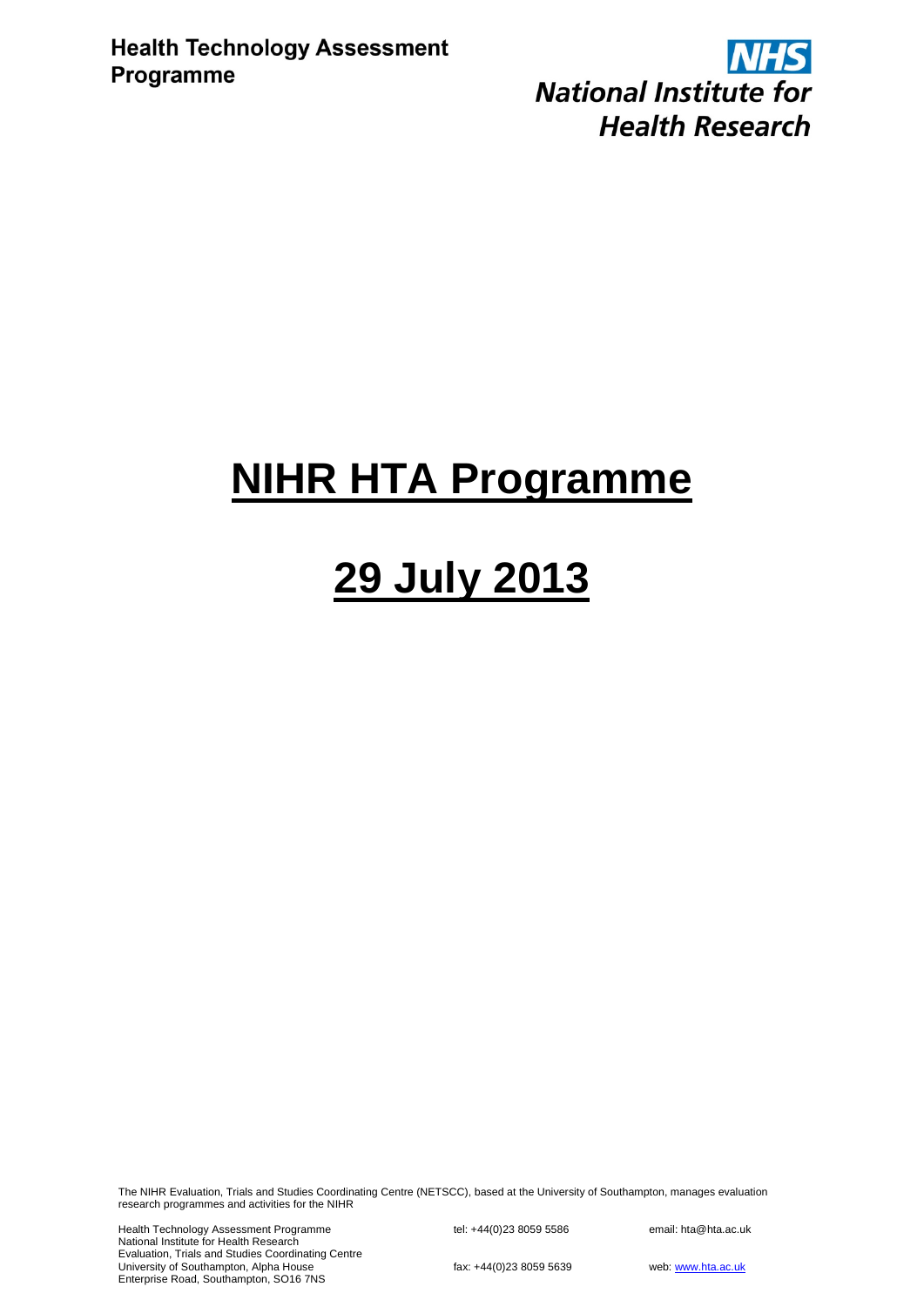

**SABRE Protocol**

# **FULL TITLE: Hypertonic Saline in Acute Bronchiolitis: Randomised Controlled Trial and Economic Evaluation**

### **SHORT TITLE: SABRE (hypertonic Saline in Acute Bronchiolitis Rct and Economic evaluation)**

**REC REF:** 11/YH/0101 **FUNDER REF:** 09/91/22 **SPONSOR REF:** SCH/11/016

#### **DATE AND VERSION NUMBER:** 04 June 2013, Version 8.0

#### **LAY SUMMARY (max 300 words):**

This is a multicentre randomised controlled trial which aims to determine whether the addition of 3% hypertonic saline to usual care results in significant [25%] reduction in the duration of hospitalisation of infants with acute bronchiolitis.

Infants will be randomised to receive nebulised 3% hypertonic saline in addition to supportive care (n=150) or standard supportive care (n=150).

The primary outcome will be time to 'fit for discharge' using criteria based on those proposed in the UK Scottish Intercollegiate Guidelines Network [SIGN] Bronchiolitis in Children guideline. Secondary outcomes will include the economic impact of such an intervention on both the National Health Service (NHS) and parents, as well as quality of life and other health related outcomes 28 days after entry to the study using a questionnaire and research nurse telephone contact.





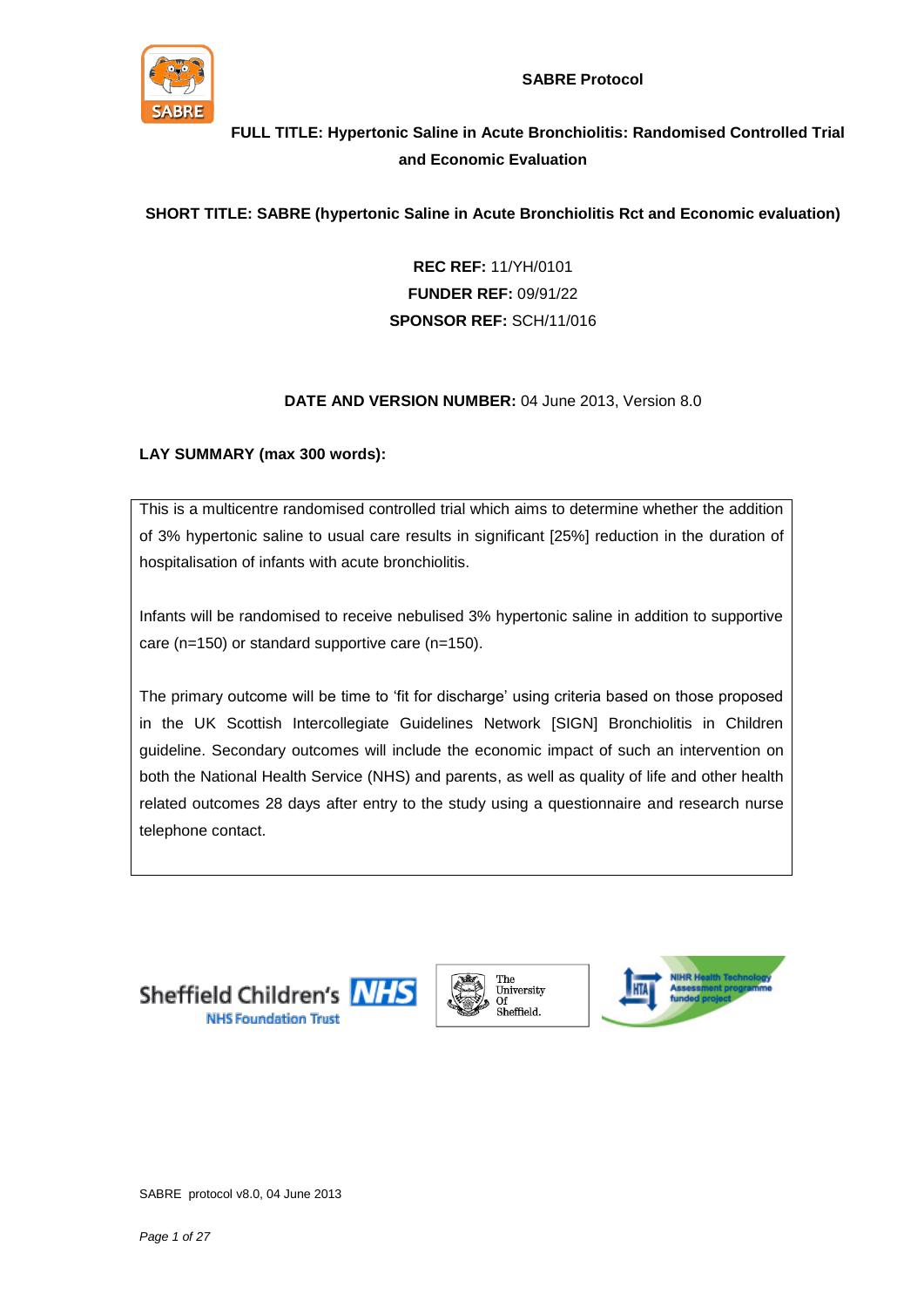| Sponsor:                                  | <b>Sponsor's Representative/Contact:</b> |
|-------------------------------------------|------------------------------------------|
| Sheffield Children's NHS Foundation Trust | Dr Paul Dimitri                          |
| Western Bank                              | Director of Research & Development       |
| Sheffield                                 | Tel: 0114 2717404                        |
| S <sub>10</sub> 2TH                       | Fax: 0114 2717417                        |
| United Kingdom                            | Email: paul.dimitri@sch.nhs.uk           |
|                                           |                                          |

## **Chief Investigator: Trial Manager:**

Dr Kelechi Ugonna Department of Paediatric Respiratory Medicine Sheffield Children's Hospital Western Bank Sheffield, S10 2TH Tel: 0114 271 7000 Fax:0114 271 7672 Email:kelechi.ugonna@sch.nhs.uk

Mrs Kirsty Sprange Clinical Trials Research Unit School of Health & Related Research The University of Sheffield Regent Court, 30 Regent St Sheffield, S1 4DA Tel: 0114 222 2969 Fax: 0114 222 0870 Email: k.sprange@sheffield.ac.uk

Dr Jennifer Freeman Medical Statistics Group School of Health & Related Research The University of Sheffield Regent Court, 30 Regent St Sheffield, S1 4DA Tel: 0114 222 0695 Fax: 0114 222 0749 Email: j.v.freeman@sheffield.ac.uk

## **Statistician: Senior Pharmacist (Medicine Information**

**& Clinical Trials):** Ms Susan George Pharmacy Dept Sheffield Children's Hospital Western Bank Sheffield, S10 2TH Tel: 0114 271 7567 Fax:0114 276 8392 Email: susan.george@sch.nhs.uk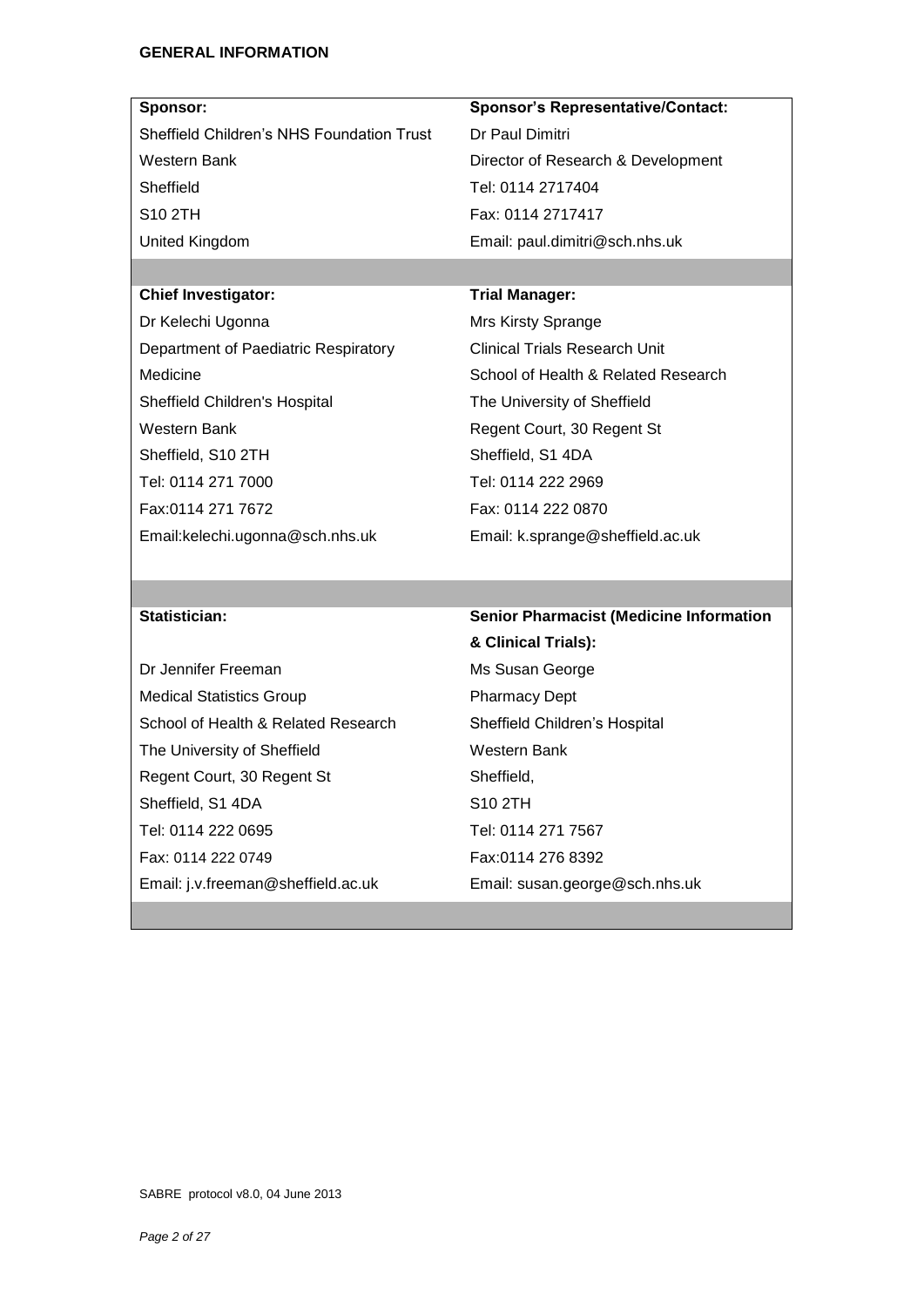#### **GLOSSARY**

### **List of abbreviations used**

| AE           | Adverse Event                                |
|--------------|----------------------------------------------|
| <b>CRF</b>   | <b>Clinical Research Facility</b>            |
| <b>CTRU</b>  | <b>Clinical Trials Research Unit</b>         |
| <b>CUA</b>   | <b>Cost-Utility Analysis</b>                 |
| <b>DMEC</b>  | Data Monitoring and Ethics Committee         |
| <b>ITQoL</b> | Infant Toddler Quality of Life questionnaire |
| <b>GCP</b>   | <b>Good Clinical Practice</b>                |
| GP           | <b>General Practitioner</b>                  |
| <b>HDU</b>   | <b>High Dependency Unit</b>                  |
| <b>HES</b>   | <b>Hospital Episode Statistics</b>           |
| <b>HTA</b>   | <b>Health Technology Assessment</b>          |
| ICU          | <b>Intensive Care Unit</b>                   |
| <b>LOS</b>   | Length Of Stay                               |
| MAE          | <b>Major Adverse Event</b>                   |
| <b>NHS</b>   | <b>National Health Service</b>               |
| <b>RSV</b>   | <b>Respiratory Syncytial Virus</b>           |
| <b>SD</b>    | <b>Standard Deviation</b>                    |
| <b>TMG</b>   | <b>Trial Management Group</b>                |
| <b>TSC</b>   | <b>Trial Steering Committee</b>              |
| QALYs        | <b>Quality Adjusted Life Years</b>           |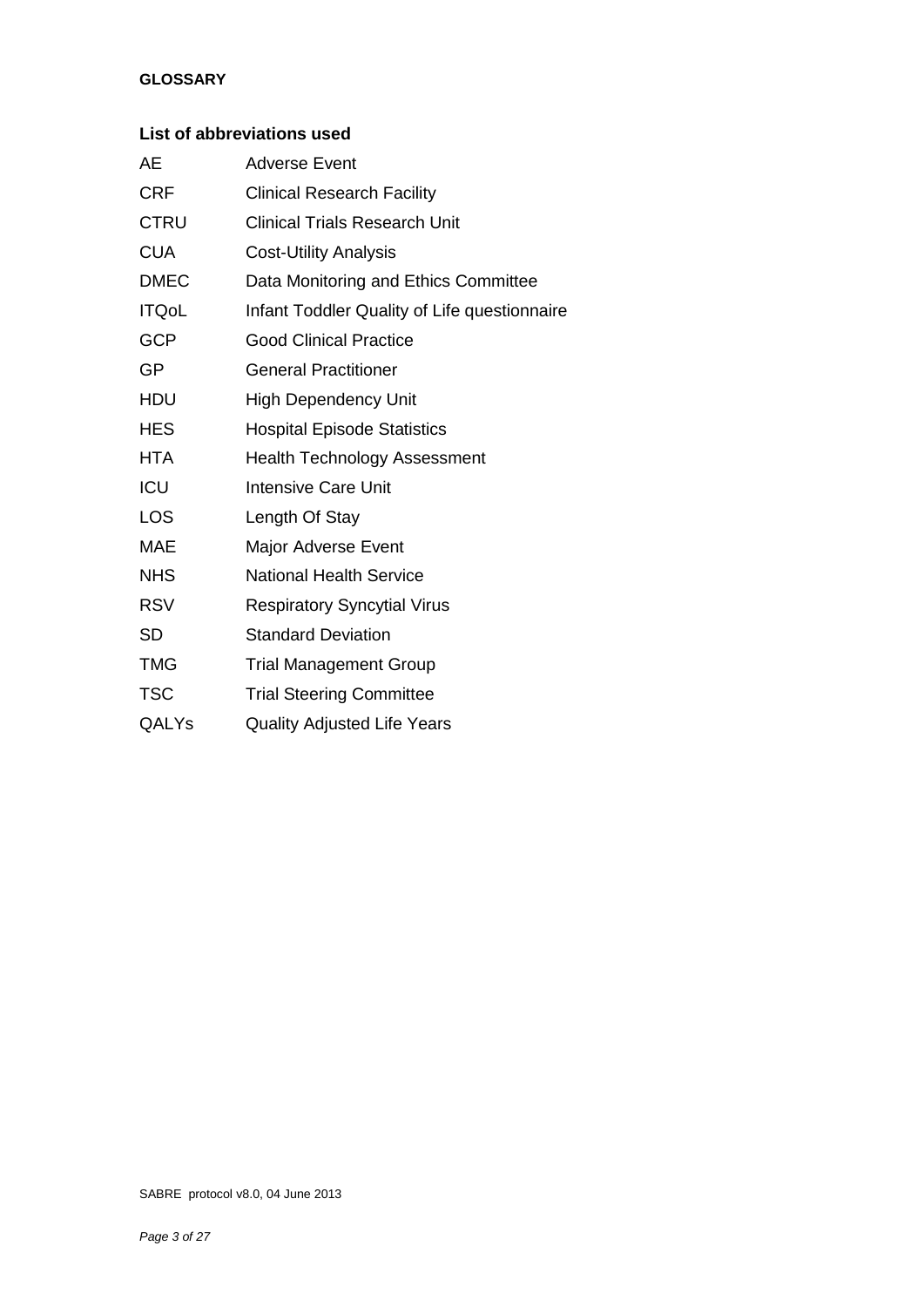#### **1.0 BACKGROUND**

This is a protocol for a randomised controlled trial. Its primary hypothesis is that the addition of 3% hypertonic saline to usual care results in significant (25%) reduction in the time to when infants admitted with acute bronchiolitis are 'fit for discharge'. Secondary hypotheses are that the addition of nebulised 3% hypertonic saline to usual care is associated with:

- improved quality of life outcomes for carers
- shorter length of stay
- improved quality of life for the infants
- reduced health care utilization in the month after discharge
- cost effectiveness for the NHS
- the effect is independent of the underlying virus

Acute bronchiolitis is the commonest cause for hospitalisation in infancy and childhood with 1–3% of all infants being admitted to hospital during their first winter [1-8]. Common respiratory viruses cause obstruction of the airways, infecting the lungs, leading to severe difficulties in breathing [1-12]. The majority of babies admitted with this condition are under six months of age and the associated stress for parents is considerable.

The only intervention that has had a major impact on the survival of infants is oxygen therapy which has reduced mortality rates from around 20% to less than 1% [27]. Otherwise, currently treatment consists of providing good supportive care until the infant recovers [4,22,23]. There were some 30,000 admissions for acute bronchiolitis in 2009/10 in England (64) and such epidemics place enormous strains on paediatric services and Intensive Care Units (ICU) [4,8,14] which sometimes have to close due to the numbers of infants with acute bronchiolitis[14-16].

A number of relatively small studies published over the past eight years[43-46] have suggested that nebulised hypertonic saline may influence the course of the illness resulting in a reduction in the duration of hospitalisation for infants admitted to hospital with 'acute bronchiolitis'. A subsequent Cochrane review[47] undertook a systematic review of the literature focusing on these four trials which involved a total of 254 infants with 'acute viral bronchiolitis' of whom 189 were inpatients and 65 patients were treated in the emergency department. They concluded that "current evidence suggests nebulized 3% saline may significantly reduce the length of hospital stay and improve the clinical severity score in infants with acute viral bronchiolitis." The conclusions do not go beyond suggesting this intervention may have an impact because of the methodological limitations of the included studies and the potential for publication bias. They noted that the conclusions are further limited by the small number of subjects included in each study and consequent low power; the different settings since inpatients and outpatients were included and the failure to show a difference in some outcomes such as the failure to reduce hospitalization in the outpatient groups. Despite these limitations, some hospitals in the United Kingdom (UK) have already adopted this approach to treatment.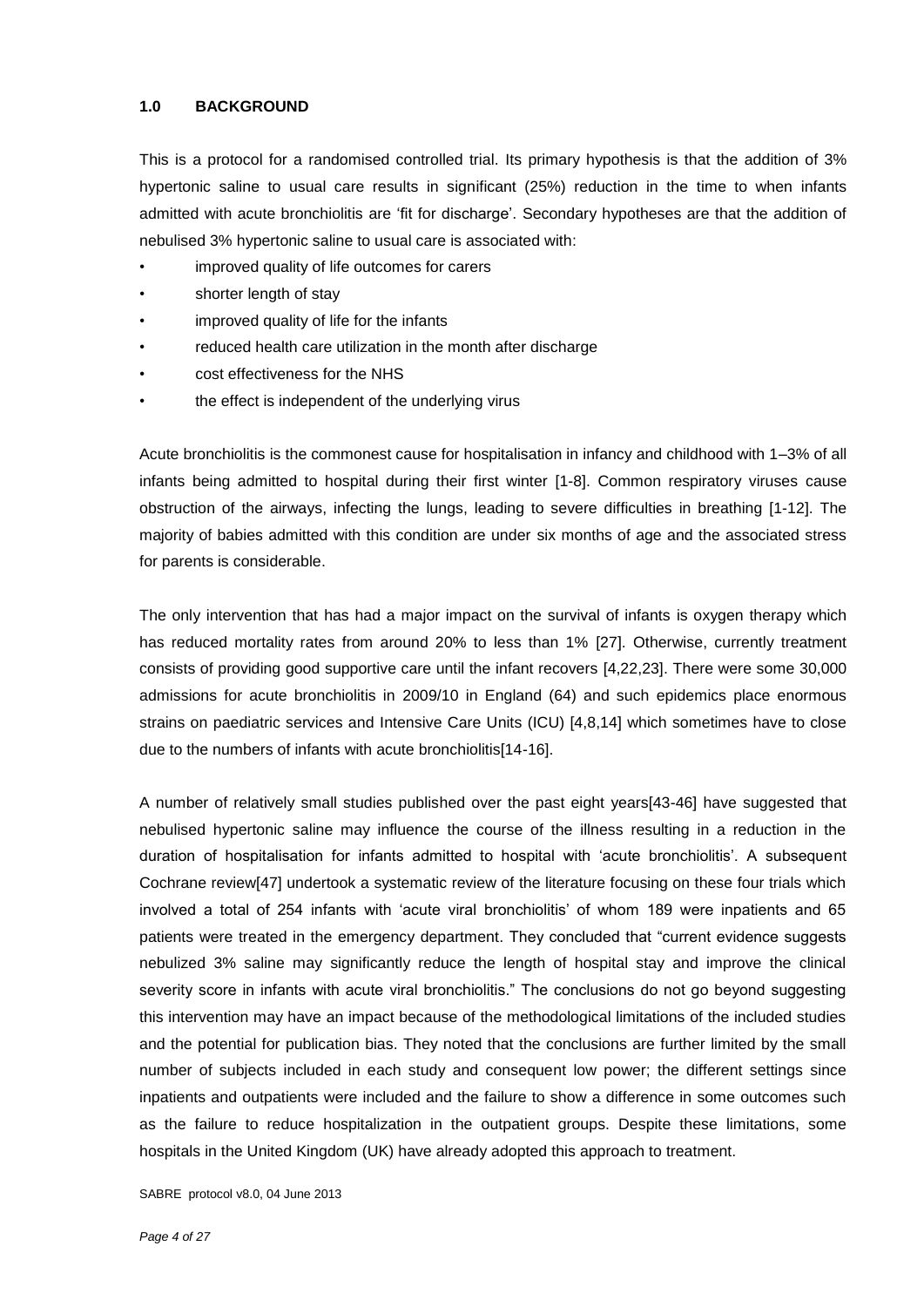Its mode of action is believed to be through alteration in mucus rheology as a result of improved hydration and the breaking of ionic bonds within the mucus leading to improvements in mucocillary and clearance of secretions[48,49]. The observation that hypertonic saline can increase ciliary beat frequency could further enhance clearance[48]. It is also suggested that this intervention reduces mucosal wall oedema through osmotic effects. There is good evidence that bronchoconstriction does not contribute significantly to the airways obstruction in infants with acute bronchiolitis which explains why bronchodilators do not provide any benefit [33-36]. Instead the obstruction appears to be in part due to oedema within the airway wall and, probably more importantly, accumulation of inflammatory exudates in the airways. Significant impairment of mucocillary clearance due to shedding of ciliated cells compounds the problem and contributes to accumulation of secretions in the small airways. Hence an intervention leading to improvement in clearance of these secretions and reduced airways wall oedema may well be of benefit in infants with acute bronchiolitis and this is believed to be the mechanism through which the hypertonic saline is believed to act.

In contrast to these positive studies a recent Canadian study based in an Emergency Department found no benefit when nebulised 3% hypertonic saline was added to 'usual care'[50] while a second study from Turkey, again involving non-hospitalised children[51], found that 3% hypertonic saline offered no advantage over nebulised normal saline in addition to 'usual' care. In both cases the intervention was in addition to the use of bronchodilators. Understanding the differences in terminology used in North America and the UK is key to understanding why these studies might be predicted to have a negative outcome and are not directly relevant to UK practice.

In North America and a number of other countries the term' acute bronchiolitis' is generally used to describe an infant or young child with an apparent viral infection who is experiencing their first episode of wheeze[2,5,30]. In the UK, Australia and some Northern European countries the key feature of infants with acute bronchiolitis is the presence of widespread crepitations on auscultations rather than wheeze which may or may not be present [2,4,30]. In general those with wheezing illnesses labeled as acute bronchiolitis are somewhat older [mean 9-15 months][52-54] than infants admitted in the UK with acute bronchiolitis in whom the peak age for admissions is around 4 months of age[52,55-58].

The clinical phenotype of subjects included in a study has been shown to be important not just in the acute illness but in terms of subsequent morbidity with those having the 'North American phenotype' being much more likely to subsequently shown to have asthma than those with 'acute bronchiolitis' as defined in the UK which is not associated with development of atopic asthma[52,59].

SABRE protocol v8.0, 04 June 2013 These subtle but very important differences in inclusion criteria are likely to explain some previous apparently contradictory results in this area. For example some[53,54], but not all, studies assessing the possible efficacy of nebulised adrenaline in treating young children with acute bronchiolitis in North America have had a positive outcome but when trialed in the UK and Australia it was found to be ineffective with potential side effects[55,56]. In contrast to experience with bronchodilators it is possible that hypertonic saline will be more effective in acute bronchiolitis as understood in the UK in that its putative modes of action would address the dominant mechanisms of airways obstruction in these patients while it would be expected to have little or no effect in those with wheeze in whom there was significant bronchoconstriction. The studies from Canada and Turkey included children in an outpatient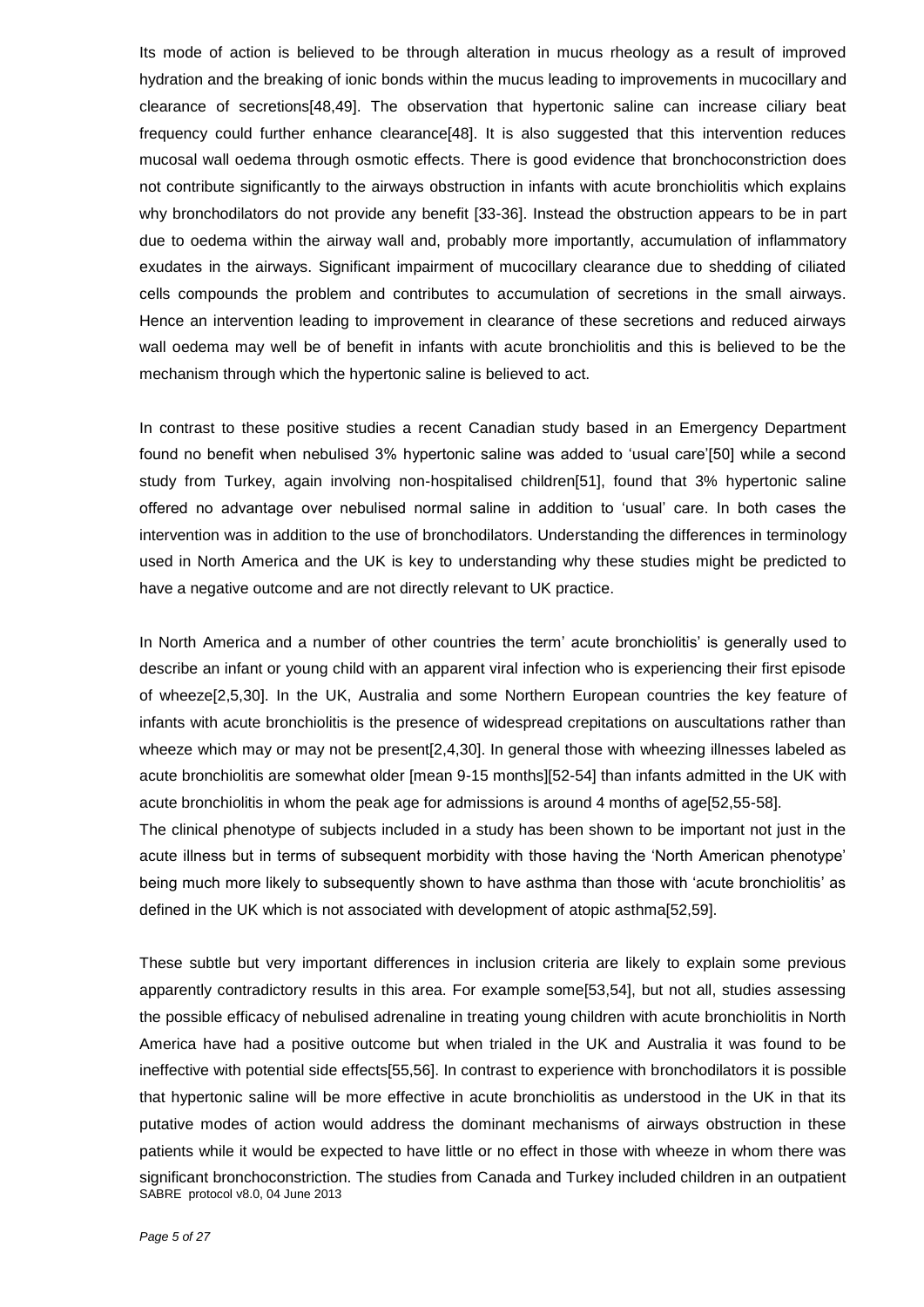setting with an inclusion criteria of wheeze. Predictably their mean age was significantly higher than the population admitted to UK units with 'acute bronchiolitis' and represent a different phenotype often referred to as wheezy bronchitis or viral associated wheezing in the UK.

The observation that the greatest benefit from the use of nebulised hypertonic saline appears to be in hospitalized infants with a similar age distribution [mean 2 – 4months] [33-35] to that seen in UK centres [44-46] would support the potential of this approach in a well defined UK population of infants admitted with acute bronchiolitis. Moreover the mean duration of stay in the control group in all three studies was 3.5 days again consistent with UK practice. The reduction in duration of inpatient stay in the three studies was 25-27%[33-35].

An inexpensive intervention that reduces hospitalization by 25% would be of considerable value to the NHS and is likely to have a significant impact on the levels of stress experienced by young parents with an acutely ill infant. Some paediatric units in the UK have already adopted this approach on the basis of the Cochrane review. However, it is possible that publication bias and poor study design has resulted in a false positive outcome and, if this were the case, there is the potential for an ineffective therapy to creep into practice. Conversely there is a significant risk that uncritical acceptance of the ambulatory studies may lead to discarding an potentially effective therapy through inclusion of a different patient population given the same clinical diagnosis.

In light of the uncertainties surrounding this potential valuable therapy it is essential to undertake an appropriately powered study in a clearly defined UK population to determine whether there is indeed reason for UK paediatric units to adopt this approach or whether it should simply be add it to the list of potential therapies known not to have a significant clinical impact. The importance of undertaking such a study has been recognized both by the Paediatric Respiratory Studies Group and by observers in countries with similar health care systems and diagnostic criteria such as Australia[60].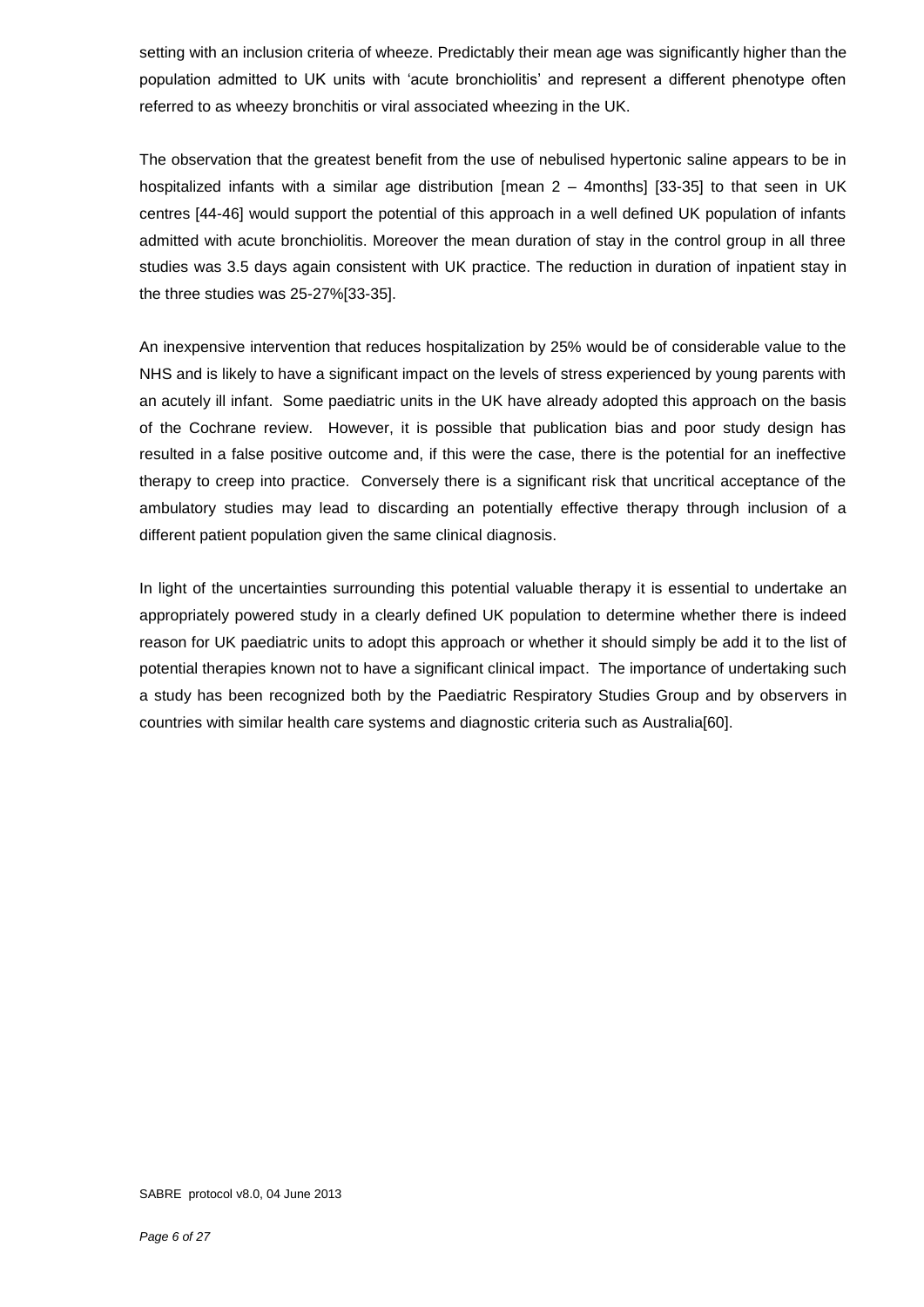#### **2.0 TRIAL OBJECTIVES AND PURPOSE**

The purpose of the trial is to evaluate the clinical and cost-effectiveness of hypertonic saline in the treatment of acute bronchiolitis. The primary objective is an analysis, which will show if the addition of 3% hypertonic saline to usual care results in significant [25%] reduction in the duration of hospitalisation of infants admitted with acute bronchiolitis. The secondary objectives are assessments of the economic impact of such an intervention on both the NHS and parents, as well as quality of life and other health related outcomes assessed 28 days after entry to the study.

#### **3.0 TRIAL DESIGN**

This is a medical devices trial. It is an individually randomised controlled trial comparing the addition of nebulised hypertonic saline to usual supportive care in a cohort of infants admitted with acute bronchiolitis. The expected duration of patient participation and follow-up will be 28 days in total from date of hospital admission/entry to study.

|                                                                      | Before baseline | Baseline     | Every six hours | After discharge | 28 days after randomisation |
|----------------------------------------------------------------------|-----------------|--------------|-----------------|-----------------|-----------------------------|
| Eligibility criteria applied by medics                               | $\checkmark$    |              |                 |                 |                             |
| Participant information sheet offered by nurses                      | ✓               |              |                 |                 |                             |
| Informed consent by medics or delegated nursing staff                | $\checkmark$    |              |                 |                 |                             |
| Baseline demographic                                                 |                 | ✓            |                 |                 |                             |
| Randomisation                                                        |                 | $\checkmark$ |                 |                 |                             |
| Apply 'fit for discharge' criteria                                   |                 | $\checkmark$ | $\checkmark$    |                 |                             |
| Diary - symptoms and health service utilisation                      |                 |              |                 | $\checkmark$    | ✓                           |
| <b>ITQoL</b>                                                         |                 |              |                 |                 | ✓                           |
| Nurse telephone call to confirm diary and health service utilisation |                 |              |                 | $\checkmark$    | ✓                           |
| Safety assessments                                                   |                 |              | $\checkmark$    |                 | ✓                           |
| Ongoing monitoring                                                   |                 | $\checkmark$ | ✓               | $\checkmark$    | ✓                           |
| Retrospective identification of additional adverse events            |                 |              |                 | ✓               |                             |

#### **CONSORT chart**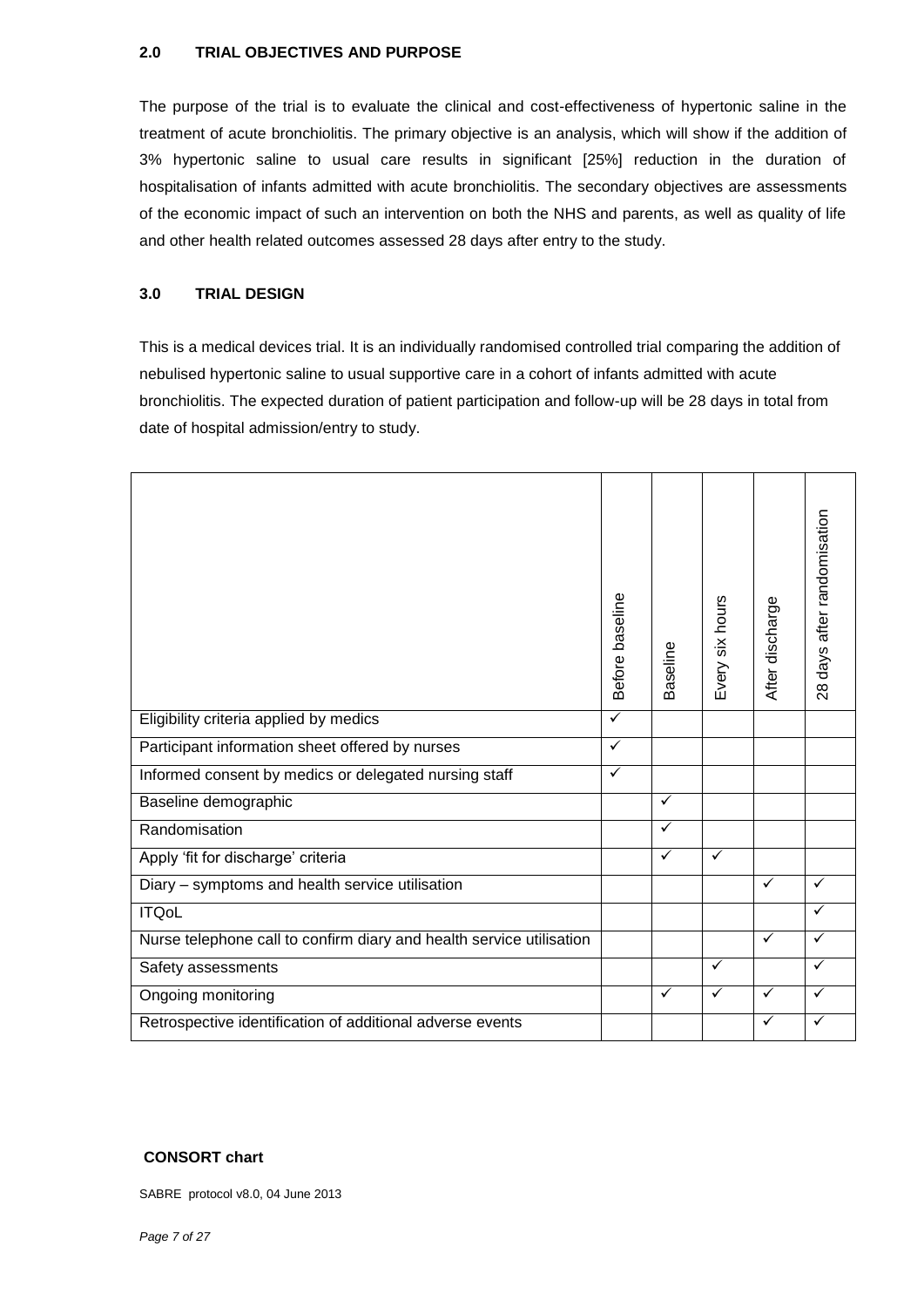

#### **Primary and Secondary Endpoints**

#### *Primary endpoint*

The primary outcome will be time to 'fit for discharge', which will be judged to be when the infant is feeding adequately [taking >75% of usual intake] and has been in air with a saturation of at least 92% for 6 hours, to reflect clinical practice.

#### *Secondary endpoints*

- Actual time to discharge
- Readmission within 28 days from randomisation
- health care utilisation, post-discharge and within 28 days from randomisation;
- duration of respiratory symptoms post discharge and within 28 days from randomisation
- Infant and parental quality of life using the Infant Toddler Quality of Life (ITQoL) questionnaire at 28 days following randomisation.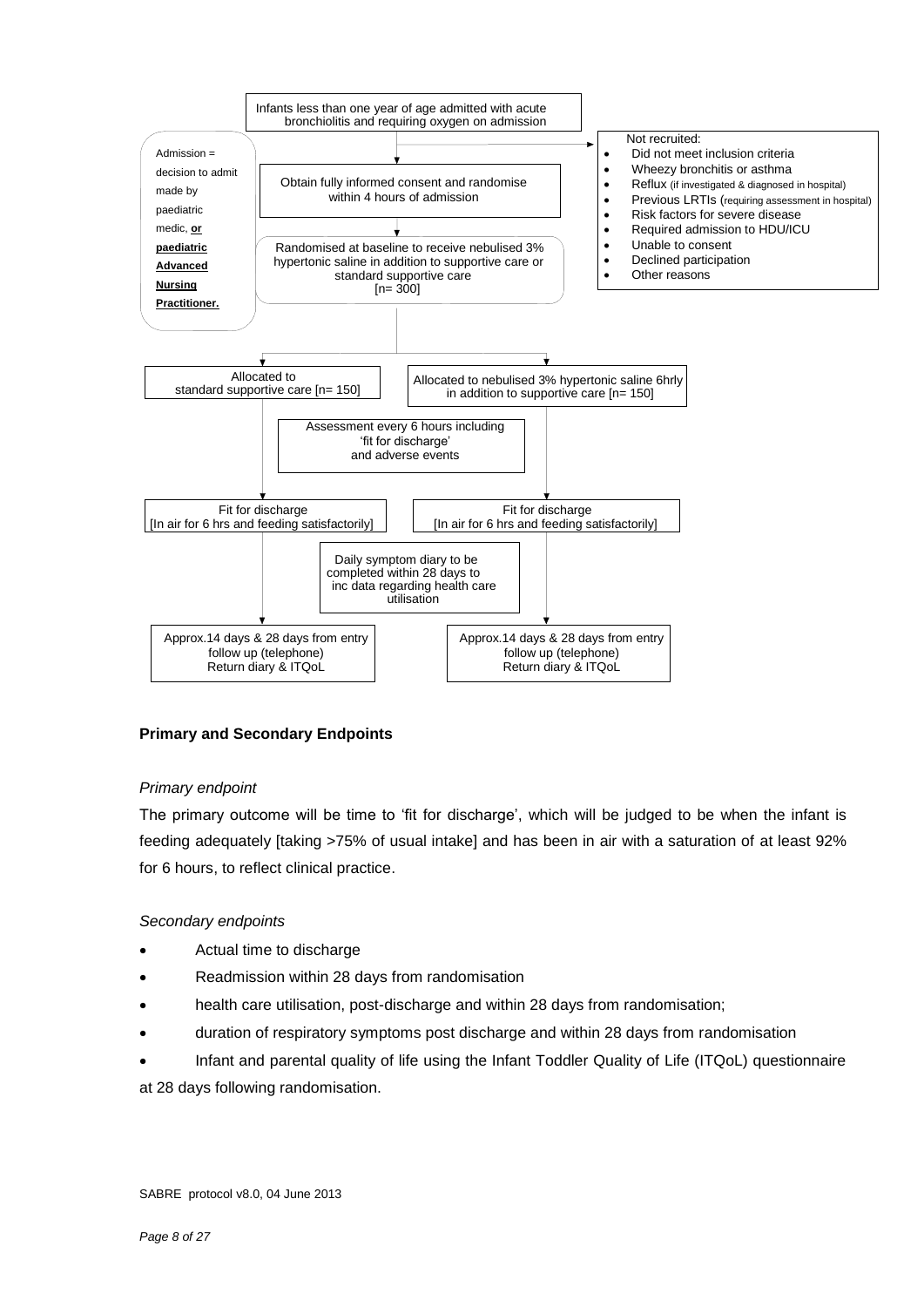#### **Trial Interventions**

3% hypertonic saline is licensed as a medical device in the UK under the brand name [MucoClear](http://www.pari.de/fileadmin/user_upload/instruction_for_use/MucoClear-3-077D0023.pdf)® and is indicated for the mobilisation of secretions in the lower respiratory tract in patients with persistent mucus accumulation such as those with acute bronchiolitis or cystic fibrosis. It is presented as a 4 ml plastic ampoule for nebulisation and comes in packs of 20 or 60. The product contains no preservatives and has an expiry date of 3 years from manufacture. The product will be administered via the PARI Sprint. The dose to be administered is 4 mls every 6 hours, in accordance with previously published studies. It will be administered by a nurse, with infants inhaling the aerosolised saline. The saline will be discontinued once the 'fit for discharge' criteria has been met – in air for 6 hours with oxygen saturations of at least 92% and feeding satisfactorily.

For the purpose of this trial, MucoClear<sup>®</sup> 3% will be sourced by and dispensed locally from each site's Pharmacy Department. While this is not a clinical trial of a medicinal product and therefore not subject to The Medicines for Human Use (Clinical Trials) Regulations 2004, the Principal Investigator in conjunction with their local Pharmacy Department will ensure that the principles of Good Clinical Practice (GCP) are applied to ensure robust accountability of the supply and administration of 3% hypertonic saline.

#### *Other medications*

**There is no proven drug therapy for the treatment of bronchiolitis. Anti-pyretics (paracetamol and/or Ibuprofen) are recommended for pyrexia and pain management.** Nappy rash cream, Gaviscon, Dioralyte and Lactulose (and related generic medications) are permitted.

Antibiotics are **permissible** for suspected secondary bacterial infections (e.g. due to x-ray changes). Saline can be continued if bronchiolitis remains the primary diagnosis.

Record all concomitant medications. The use of antibiotics, saline nasal drops, and hypertonic saline given after an infant is declared fit for discharge, will be investigated in the analysis as possible confounders.

#### *Discontinuation of prescribed drugs*

It is routine clinical practice to discontinue antibiotics previously prescribed by GPs. Antibiotics are not recommended in any 'bronchiolitis' guideline, including the SIGN UK guideline, and published data has suggested their use is associated with a significant level of adverse event with no discernable benefit.

#### *Known and potential risks to human subjects*

3% hypertonic saline is by and large a non-invasive treatment. There is the potential for distress associated with applying the facemask and coughing induced by inhaling the saline though both are generally relatively uncommon, minor and transient.

The treatment does not involve radioactive substances.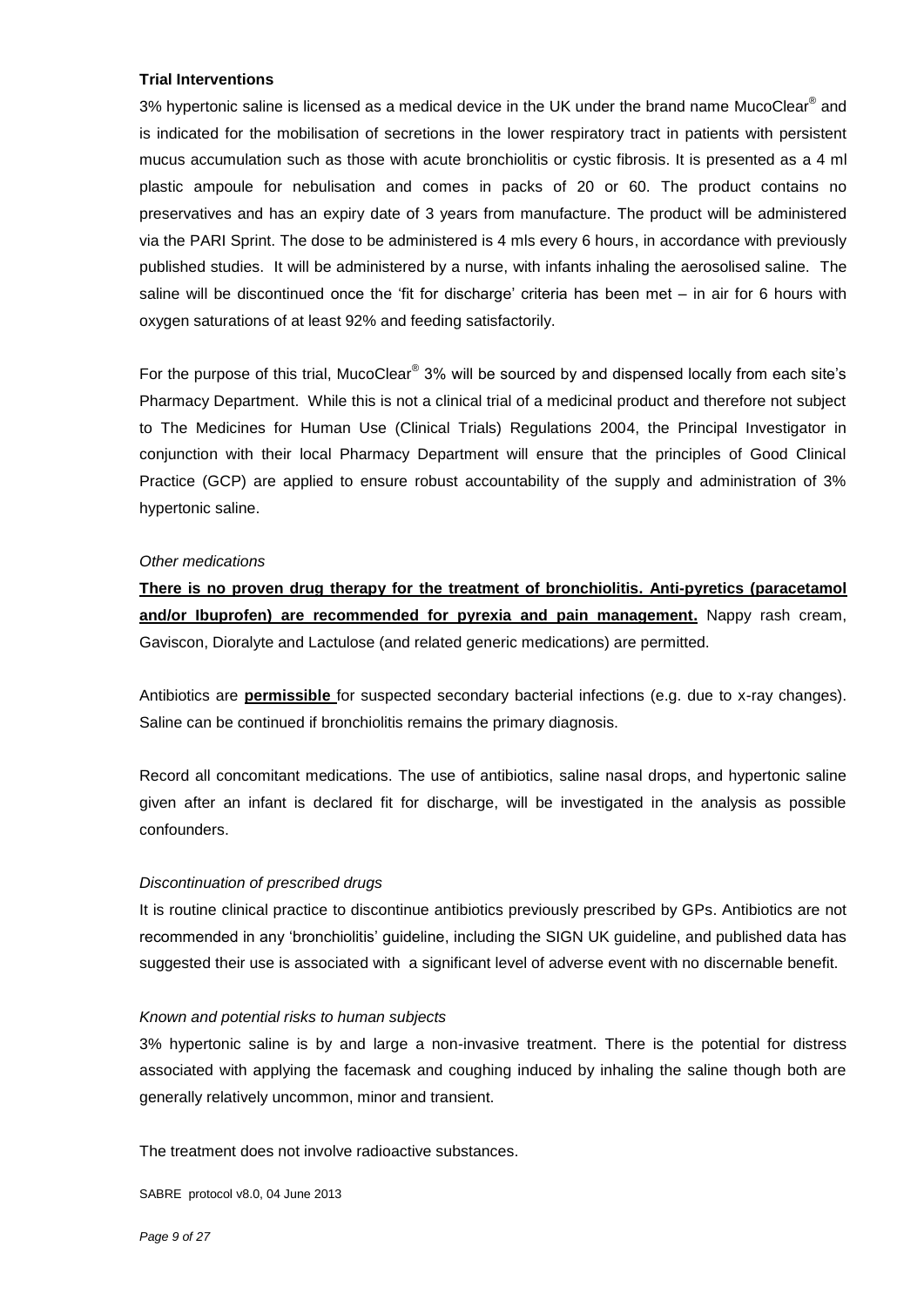The trial will start with the first patient's informed consent signed. The last patient's last protocoldefined assessment will mark the end of the trial.

#### **4.0 SELECTION AND WITHDRAWAL OF SUBJECTS**

#### **Source of subjects**

The target population will be infants less than 12 months of age admitted to hospital with a clinical diagnosis of acute bronchiolitis and requiring supplemental oxygen as part of routine supportive care. Subjects will be recruited from the paediatric wards and assessment units of the nine participating centres between October 2011 and March 2013.

#### **Inclusion criteria**

- Previously healthy infants under 1 year of age
- Admitted to hospital with a clinical diagnosis of acute bronchiolitis, following the UK definition of an infant with an apparent viral respiratory tract infection associated with airways obstruction manifest by hyperinflation, tachypnoea and subcostal recession with widespread crepitations on auscultation [4]. **Admission is defined as the point the medical paediatrician, or paediatric Advanced Nursing Practitioner, makes the decision to admit. (Current perspective is Advanced Nursing Practitioners are equivalent of Specialty Trainee 1 – Speciality Trainee 3 / Senior House Officer.)**
- Requiring supplemental oxygen therapy on admission (either the infant is already in oxygen or oxygen is recommended at the point of admission).
- Consented and randomised within 4 hours of admission by a medical paediatrician

#### **Exclusion criteria**

- Wheezy bronchitis or asthma children with an apparent viral respiratory infection and wheeze with no or occasional crepitations
- Reflux (if investigated and diagnosed in hospital)
- Previous lower respiratory tract infections (requiring assessment in hospital)
- Risk factors for severe disease [gestation <32 weeks, immunodeficiency, neurological and cardiac conditions, chronic lung disease]
- Subjects where the carer's English is not fluent and translational services are not available
- Requiring admission to high dependency or intensive care units at the time of recruitment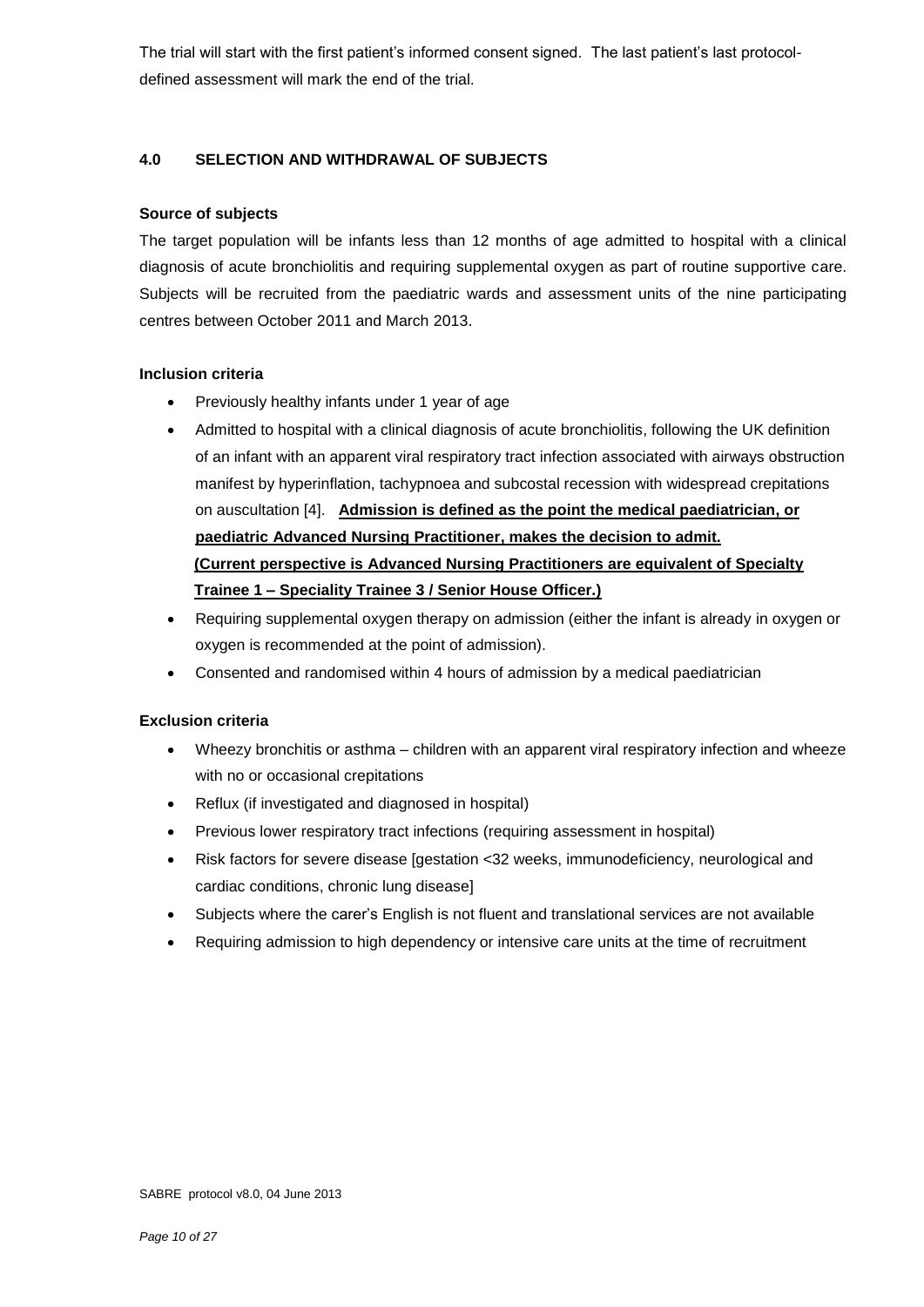#### **Withdrawal of subjects**

- In the event that a parent/guardian requests withdrawal from the trial, any data collected prior to withdrawal will be retained, as stated in the Participant Information Sheet.
- A patient whose treatment is withdrawn or changed will remain in the trial follow up as per intention to treat principle.
- Patients admitted to the PICU or HDU will be withdrawn from the trial treatment but, unless parents/guardians expressly request withdrawal from the trial, we will continue to follow-up patients for outcome data.

If a patient develops a co-morbidity the end point will remain 'fit for discharge' according to respiratory criteria (i.e. the patient may remain in hospital because of co-morbidity e.g. meningitis).

#### **Protocol non-compliances**

**Every effort must be made to avoid protocol non-compliances. Participating centres are asked to note the following:**

- **In the case that the person consenting is called away in an emergency before randomizing, do not then attempt to randomize the patient if this will take place outside 4 hours from admission (decision to admit – see Inclusion Criteria page 10).**
- **Do not randomise patients without written consent.**

#### **5.0 SUBJECT RECRUITMENT**

In line with previous experience in undertaking studies in this patient population, recruitment will be undertaken by GCP-trained **Specialty Trainee (ST 1-8) paediatricians and consultants, or staff of equivalent training** (e.g. GCP-trained paediatric nursing staff responsible for acute admissions). They will approach parents/guardians at the point of first contact, as soon as the infant has been identified as eligible for the study. Written information will then be provided to parents/guardians willing to consider their infant taking part in the study. If agreed, written informed consent will be obtained from the parents/guardians by **Specialty Trainee (ST 1-8) paediatricians and consultants, or staff of equivalent training** (see above). It is our experience that recruitment to such studies, in which infants are being admitted every single day, is far less problematic than recruitment to studies involving acutely ill patients with conditions that present less frequently.

Due to the acute nature of the condition it will not be possible to follow a usual timeframe between receiving information and giving written informed consent of at least 24 hours. However, every opportunity will be taken to ensure that parent/guardians fully understand the implications of taking part in our study. They will be invited to ask questions and reflect prior to signing the informed consent document. If interpreters are required primarily for a child's clinical care and it is feasible, these resources will be utilised for the trial. No payment will be offered to participants.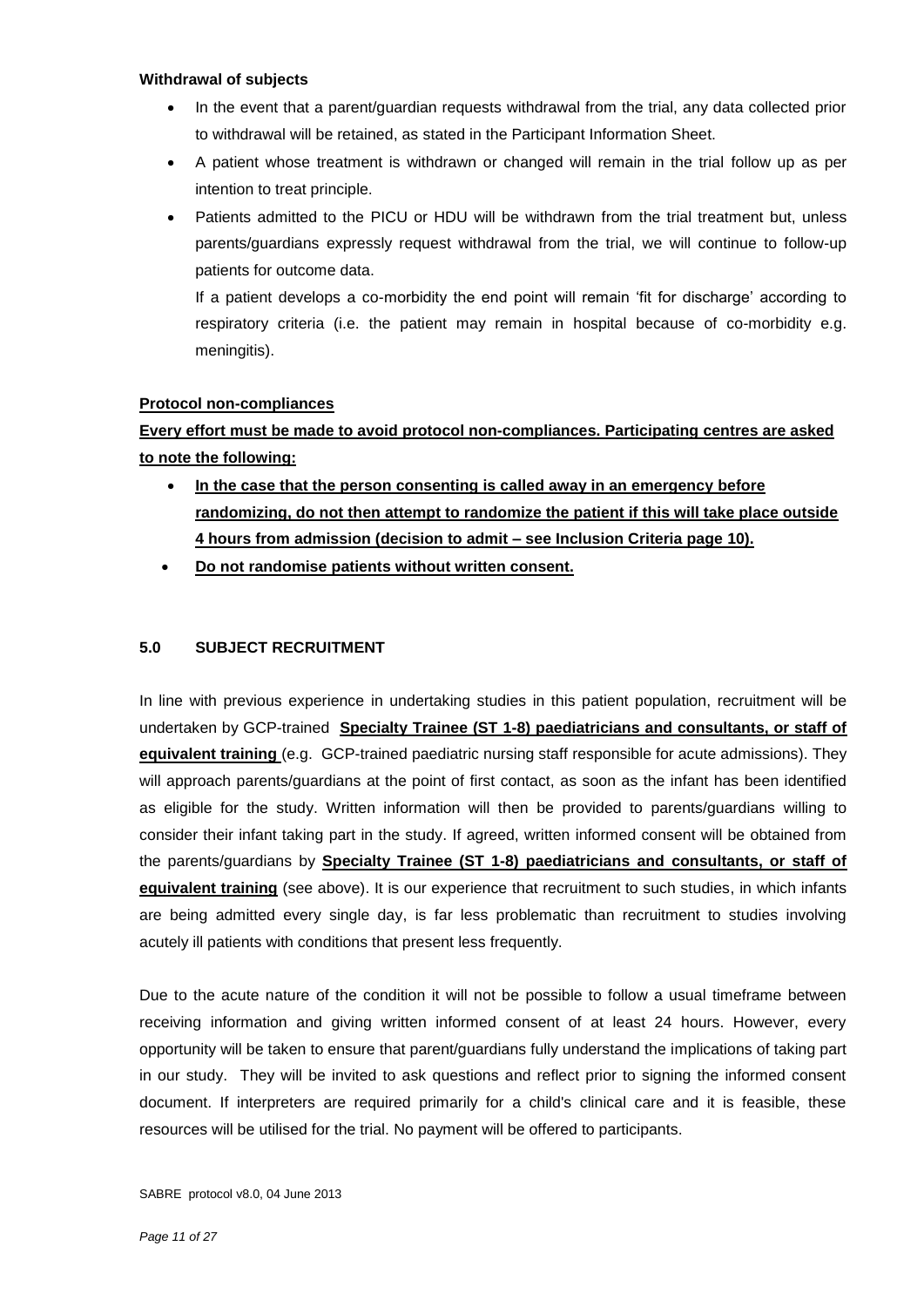#### **Randomisation**

The recruiter will enter the participant's details onto an online system and be asked the following:

- to confirm written consent has been received
- to confirm the participant is in **oxygen**
- to enter the time a medical paediatrician made the decision to admit (see definition under Inclusion criteria, page 10)

The system will only allow randomisation if the current time is within 4 hours from the time of decision to admit. Please also refer to the flow chart, page 13.

Participants will then be randomly allocated via the online system to receive either: a) hypertonic saline with usual care (n=150), or b) usual care (n=150). Once randomised, participants are irrevocably entered into the trial.

The randomisation schedule will be generated prior to the study by the Clinical Trials Research Unit (CTRU) Randomisation Service. The allocation schedule will be concealed through the use of a centralised web-based randomisation service, which also allows unblinding in the case of emergency. The randomisation sequence is computer-generated and will not be revealed to any person involved in patient recruitment.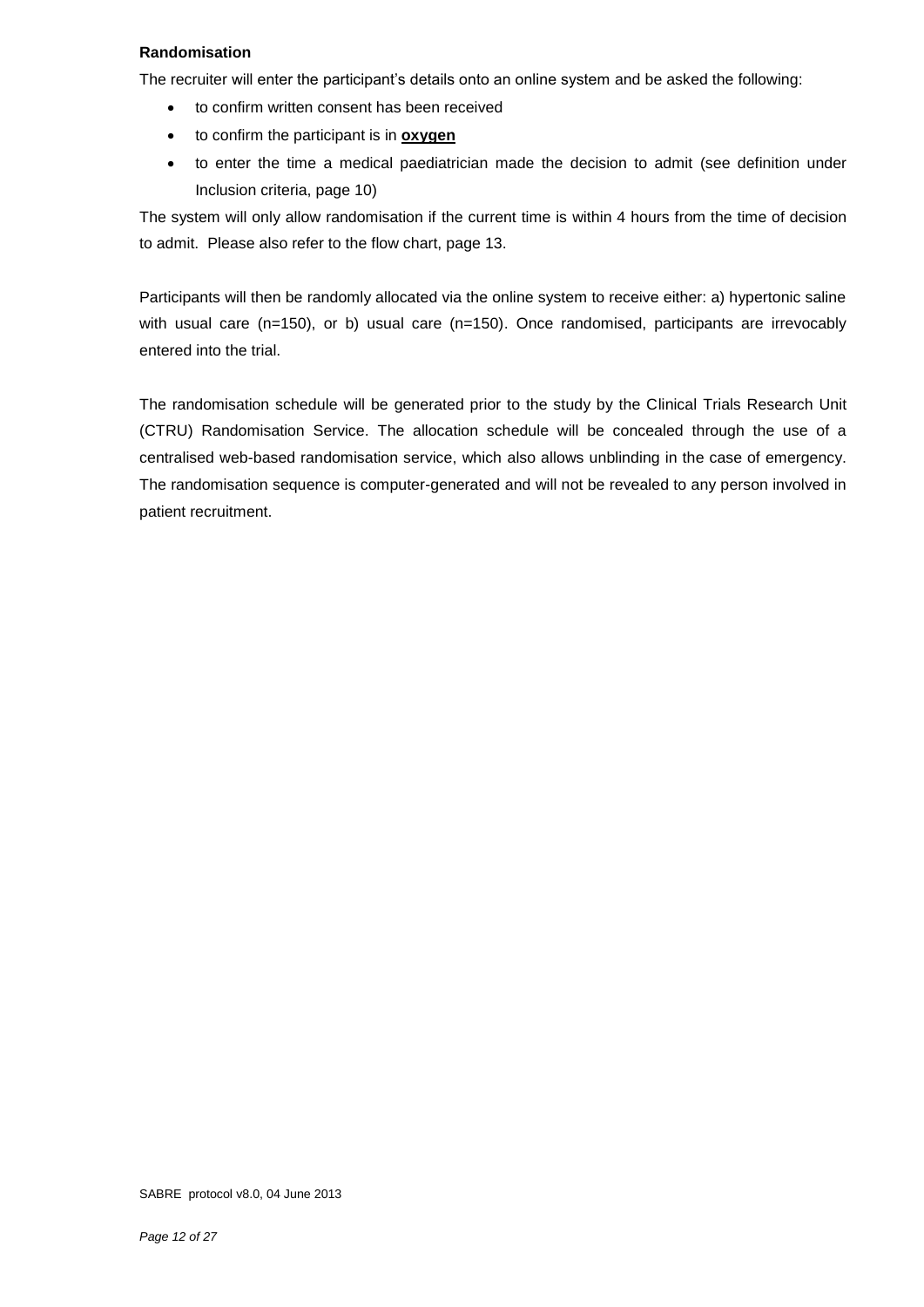

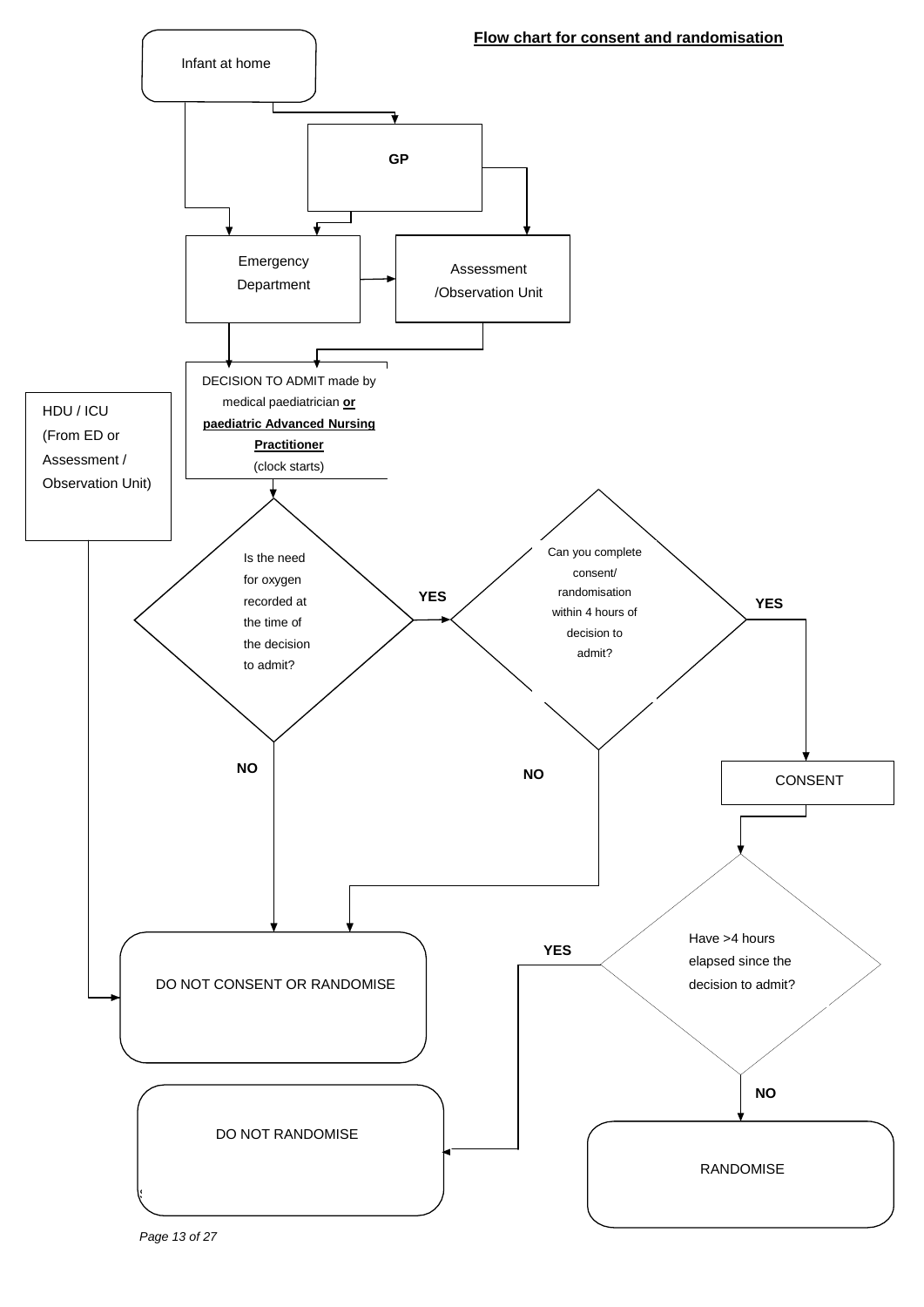#### **Blinding and other measures taken to avoid bias**

The study is unblinded and will compare the addition of the intervention to usual care without placebo. The use of placebo in this setting is problematic in that this would involve an intervention that may have a significant effect on the outcome for subjects in the 'placebo' arm. The extra handling involved in nebulised therapy may have a deleterious effect as has been shown to be associated with the increased handling associated with physiotherapy[40]. Similarly the 'placebo' agent may cause harm as has been suggested in previous studies using nebulised distilled water or may have an unexpected positive impact for an agent such as a normal saline[50].

#### **Data collection**

The source of data will be:

- patient notes and hospital computer systems (for 'fit for discharge'; actual time to discharge; and readmission)
- diaries assessing symptoms and health service utilisation. These will be given or posted to parents/guardians at discharge from the hospital and completed during 28 days postrandomisation
- postal questionnaire, the Infant Toddler Quality of Life Questionnaire (ITQoL), completed at 28 days post-randomisation

The ITQoL is a standardised quality of life questionnaire that has been validated for use in infants aged two months to five years [65]. The questionnaire is completed by a parent or guardian. It covers 13 domains, including three relating to parental health related quality of life and it has been used successfully in a respiratory illness sample similar to this study, with a response rate of 79.7%.

Assessment of fitness for discharge will be at baseline, then 6 hourly until "fit for discharge" criteria have been met. Research nurses will record baseline demographic data, co-interventions, and outcome data on the Case Report Form (CRF). Research nurses will also collect basic anonymised details (e.g. age, reason for admission) on all eligible patients to allow completion of a CONSORT flow chart. To assess worsening of condition since discharge and maximise completeness of data, research nurses will telephone parents/guardians approximately 14 days post-randomisation. Non-responders after the 28 days will be contacted by the research nurse and sent a further ITQoL questionnaire if appropriate. The parents/guardians and infant's involvement in the trial will then end.

#### **6.0 DATA HANDLING AND RECORD KEEPING**

Data input will be the responsibility of research nurses. Data quality is the responsibility of the Sheffield CTRU Trial Manager and the CTRU Data Management Team. The detailed data management and data quality issues will be set out in a data management and monitoring protocol.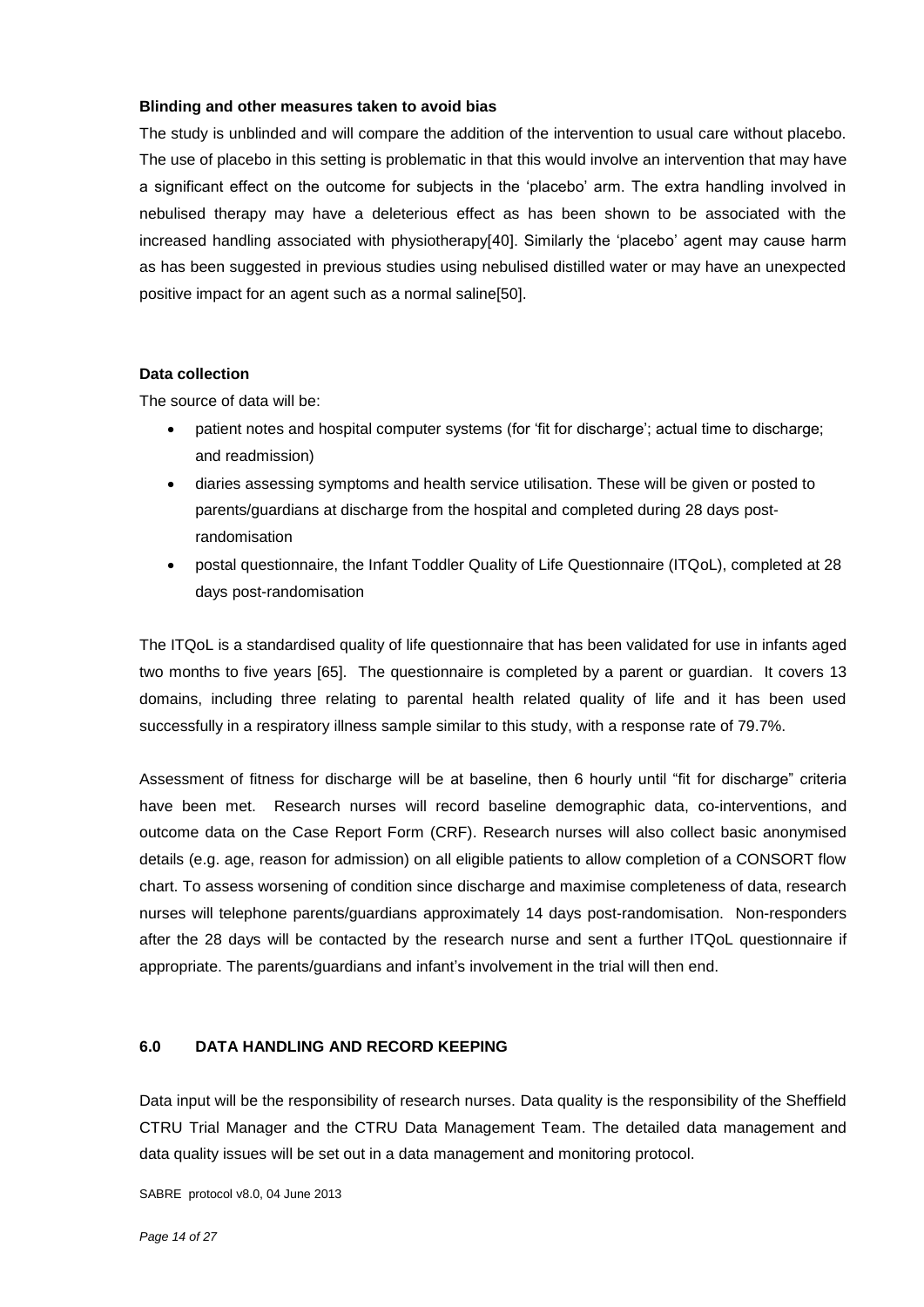Data will be collected and retained in accordance with the Data Protection Act 1998. Anonymised trial data will be entered into a validated database system designed to a specification agreed between Sheffield CTRU and the Chief Investigator. The system will be accessible remotely via a web browser, with the data stored securely on a central server. Access will be controlled by the use of assigned logins and encrypted passwords. The system will have a full electronic audit trail and will be regularly backed up. Quality control procedures will be applied to validate the trial data. Error reports will be generated where data clarification is required. Output for analysis will be generated in a format and at intervals to be agreed between Sheffield CTRU and the Chief Investigator. Trial documents (paper and electronic) will be retained in a secure location during and after the trial has finished.

All source documents will be retained for a period of at least 5 years following the end of the trial. Where trial related information is documented in the medical records those records will be retained for at least 5 years after the last patient last visit. Each site is responsible for ensuring records are archived and the information supplied to the Chief Investigator.

#### **7.0 ACCESS TO SOURCE DATA**

The sponsor will permit monitoring and audits by the relevant authorities, including the Research Ethics Committee. The investigator will also allow monitoring and audits by these bodies and the sponsor, and they will provide direct access to source data and documents.

#### **8.0 STATISTICAL ANALYSIS**

#### **General considerations**

A full statistical analysis plan has been developed. At the request of the DMEC, one interim analysis will be undertaken in July 2012. The DMEC may recommend that recruitment to the study is terminated if the primary outcome (time to fitness for discharge) is significantly shorter in the saline group at the alpha=1% level of statistical significance. An alpha=4.5% level of significance will be used for the final analysis (if reached) to control the study type I error rate (66), but all confidence intervals will remain two-sided, 95% intervals.

#### **Outline of statistical analysis**

The main aim of the statistical analysis will be to establish whether there is any benefit of hypertonic saline solution in the treatment of acute bronchiolitis in infants. The primary outcome for this trial is the time to 'fit to discharge'. This will be measured at 6 hourly intervals, with the first evaluation at time of randomisation. Secondary outcomes include:

- Actual time until discharge, measured from time of randomisation
- Quality of life of both carer and child, measured at 28 days from randomisation using the ITQol. It contains 13 dimensions covering both child and parent QoL, each of which is scored from 0 (worst health) to 100 (best health).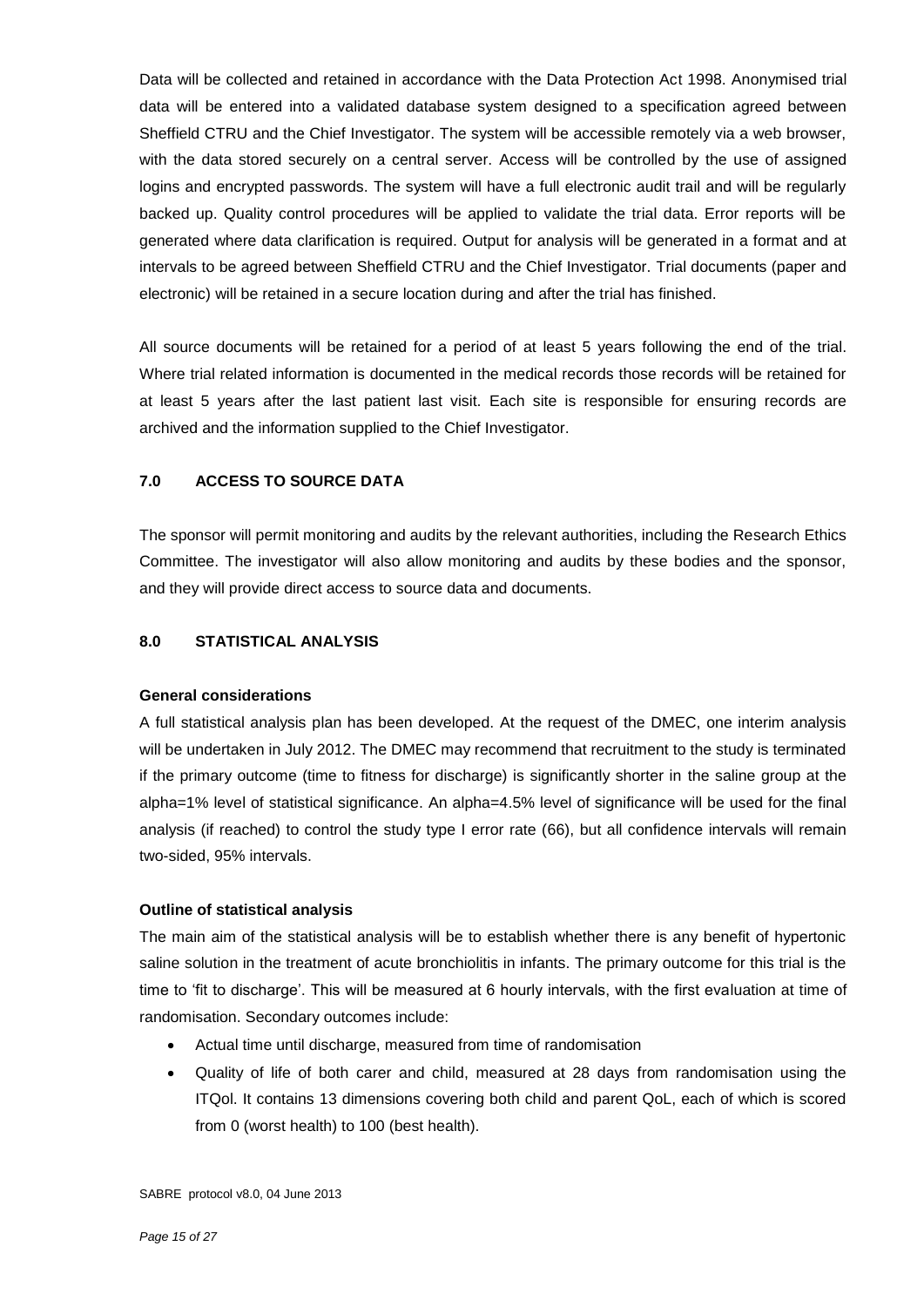- Readmissions, measured as: the percentage of children readmitted at least once within 28 days from randomisation; total amount of time spent in hospital in 28 days post randomisation including both the original episode and readmission time. These will be tabulated by study group and further classified according to whether the readmission was related to the original bronchiolitis or a new presenting complaint.
- Duration of respiratory symptoms post discharge and within 28 days from randomisation.

The primary outcome variable is time to 'fit for discharge'. This can be regarded as a survival time and methods appropriate to survival data will be used to analyse these data as these can take account of censoring. Initially Kaplan-Meier survival curves will be computed and formally compared using the logrank test. In addition, depending upon the need to adjust for covariates, a cox-proportional hazards regression model will be used. The proportionality of the hazards will be assessed using timedependent covariates and scaled Schoenfeld residuals (67).

The analysis of actual time to discharge will be similar to the primary outcome measure time to 'fit to discharge'. For other secondary outcomes the statistical method appropriate to the data type will be used. For example, readmission rate will be treated as a binary outcome; although it is possible that children could be readmitted multiple times due to their single episode of bronchiolitis, it is much more likely that they will be readmitted just once. Thus the percentage of children readmitted at least once will be calculated by study group and compared, initially with a Fisher's exact test, and if there is a need to adjust for covariates, using a logistic regression model. Each of the 13 dimensions of the ITQoL will be tabulated and examined for differences between treatment groups, initially using a t-test. Where the assumptions underlying the t-test do not hold, a Mann-Whitney U test will be used. Where there is a need to adjust for covariates the relationship between the groups for each dimension of the ITQoL scale will also be compared using a linear regression model.

The primary analysis of efficacy will be by intention to treat, that is, it will be performed according to the groups that patients were allocated to, irrespective of whether they remained in these groups. As a sensitivity analysis a per protocol analysis will be performed for the main outcomes. Where individuals are lost to follow-up or data are missing, the reason for missing data will be investigated and where appropriate sensitivity analyses will be conducted to evaluate the impact of the missing data.

In addition to the intention to treat and per protocol analyses detailed above, the dataset will be examined for safety issues. Whilst no formal statistical analysis is planned the adverse event rates will be examined according to the last treatment received. This will include examining differences by seriousness (non-serious/serious) and whether they are considered to be related to treatment (unrelated/potentially related/related).

It is of interest to investigate outcomes between those infants with human respiratory syncytial virus (RSV) infection and those with acute bronchiolitis due to one of the many other respiratory viruses that can cause the same clinical phenotype (non-RSV). There is currently no evidence about whether the response to treatment would differ between these two patient groups and if so what the likely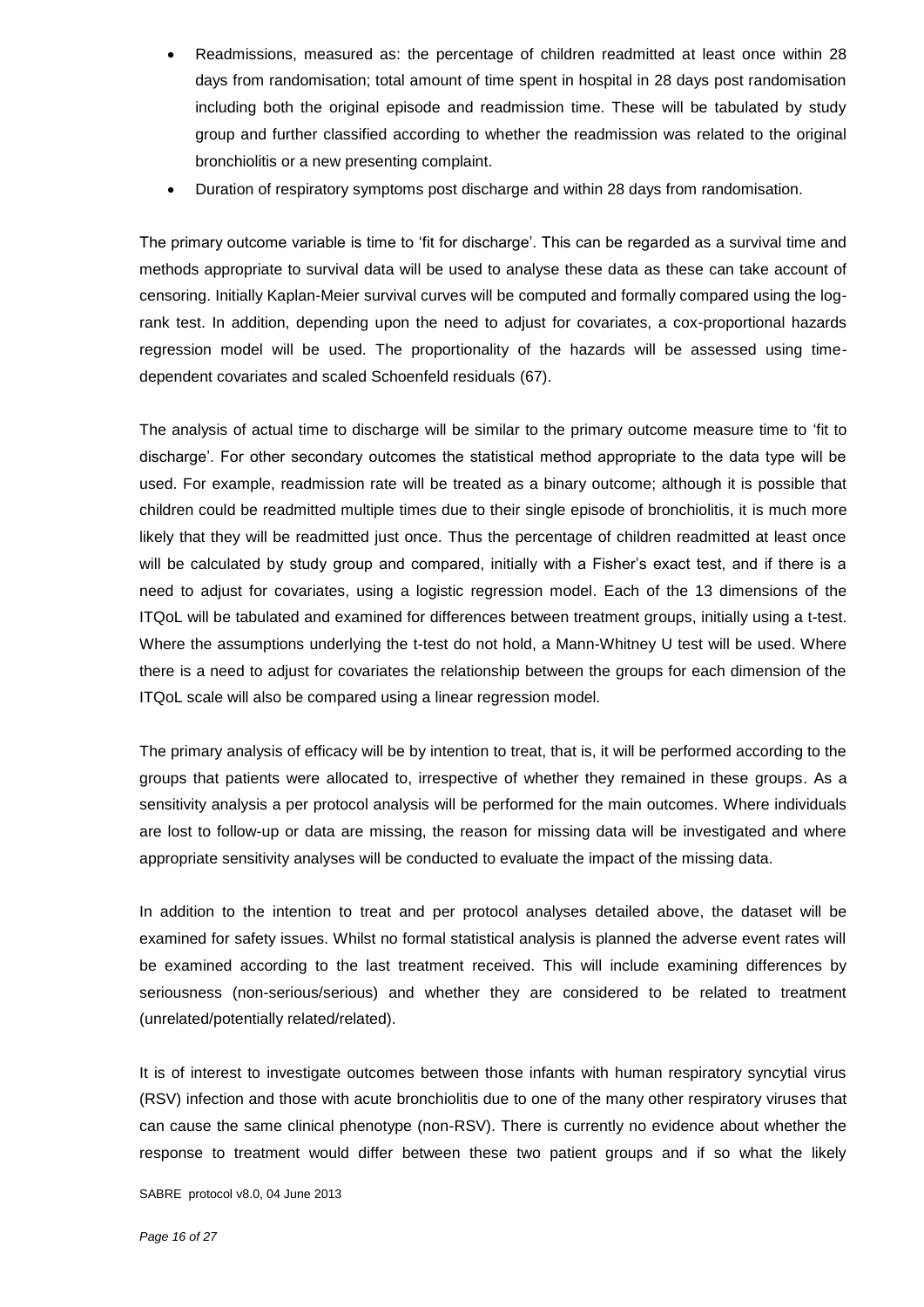magnitude might be. Thus, results will also be reported separately for the RVS and non-RSV groups in order to provide information for a power calculation for a future study, investigating the relative efficacy of nebulised hypertonic saline for RSV compared to non-RSV patients.

#### **Sample size calculation**

Based on a current time to discharge criteria of around 3 days, we feel that a 25% reduction would be the minimum clinically significant effect and this is the magnitude of the effect observed in previous studies[24]. Using Hospital Episode Statistics (HES) data relating to the median and mean length of stay (LOS), and assuming a log-normal distribution, the standard deviation (SD) is estimated at 32 hours. Whilst a similar, or smaller, SD is expected for our primary outcome measure, a slightly inflated SD of 46 hours is used due to uncertainties over its derivation here. In order to have a 90% power to detect a 25% difference in time to meeting discharge criteria, the study will need 139 patients per group at a two-sided alpha level of 5%. The dropout rate is thought to be negligible for the analysis of the primary outcome measure and therefore a conservative estimate of sample size is 150 patients per group. It is anticipated that up to nine centres will recruit patients into the study. A target has been set of 25 participants for District General hospitals and 40 participants for Teaching hospitals.

#### **9.0 ECONOMIC EVALUATION**

A cost-utility analysis (CUA) will be undertaken from the NHS perspective with a time frame of 28 days post-randomisation. Given the difficulties of measuring utilities in the very young, we will supplement the CUA with a cost-consequences analysis which presents the secondary clinical outcome measures alongside costs to allow a more qualitative assessment of cost-effectiveness.

Resource use information will be collected covering length of stay by type of ward, readmissions and other primary care (e.g. general practitioner or emergency department visits). These will be costed using the most recent versions of NHS Reference Costs and the Unit Costs of Health and Social Care publication produced by the Personal Social Services Care Unit (PSSRU). Quality adjusted life years (QALYs) will be based on population norms with decrements proportional to the time spent in hospital over the follow-up period. The utility decrement for a day in hospital will be derived from a recently published valuation study relating to hospitalisation in paediatric populations [68].

Costs and QALYs will be described using non-parametric permutation tests that allow robust comparisons of the means in the presence of non-normal data. Paired cost and QALY data will then be bootstrapped and plotted on the cost-effectiveness plane. The focus of the economic analysis will be the resultant cost-effectiveness acceptability curve and the probability that the intervention will be cost-effective at £20,000 per QALY. Sensitivity analysis will examine the degree to which different hospital costs impact on the results in order to assess the generalisability of the results. One-way sensitivity analysis will also be undertaken using other utility estimates from a literature review that will be undertaken in the final six months of the study.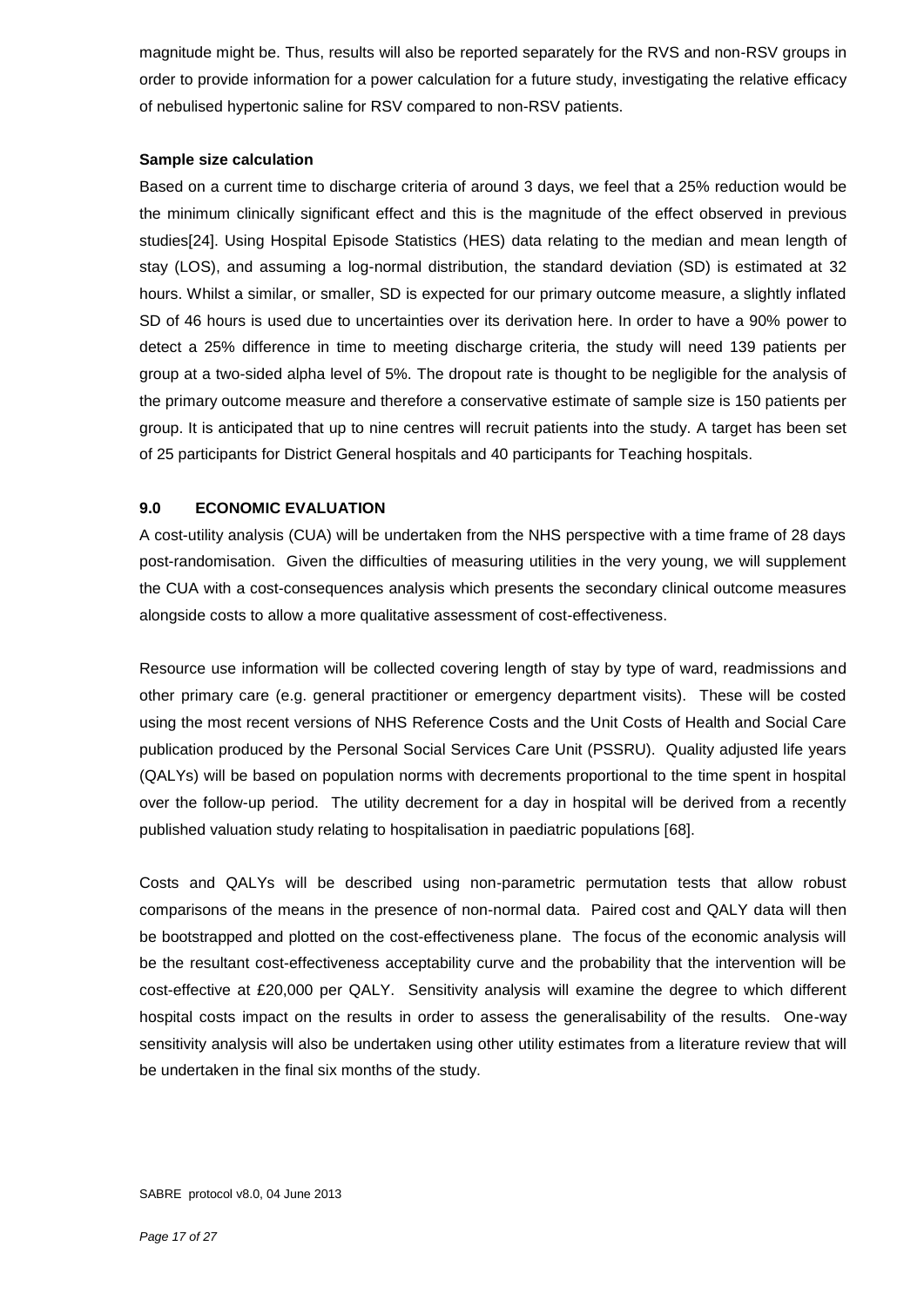#### **10.0 SAFETY ASSESSMENTS**

Clinical staff will undertake ongoing monitoring as per usual clinical care. The Research Nurse will undertake retrospective safety assessments.

Serious Adverse Events (SAEs) will be reported in accordance with the Clinical Trials Research Unit (CTRU) Standard Operating Procedure PM004 Adverse Events & Serious Adverse Events. The Principal Investigator (PI), or delegated investigator, is responsible for reporting all SAEs to both the Sponsor and CTRU in Sheffield by fax within 24 hours of being alerted to the SAE.

The Sponsor and CTRU are responsible for assessing the seriousness and reporting to relevant regulatory bodies, where appropriate.

If an SAE is categorised by the PI/CI as related and unexpected the REC must be informed within 15 days of the Sponsor and CTRU being alerted. This is the responsibility of the Trial Manager at the CTRU, or delegated person in their absence. This should be reported to the REC using the Safety report form for non-CTIMPs (Clinical Trial of Investigational Medicinal Products).

Site trial staff and delegated NHS staff are responsible for recording all Adverse Events (AEs) that are reported by the participant and making them known to the PI. AEs will be recorded on the Case Report Form and database but do not need to be reported by fax to the Sponsor and CTRU. AEs and SAEs will be reported regularly in data reports to the oversight committees.

Admission per se of a study participant to the HDU and/or ICU as a result of normal clinical diagnosis of acute bronchiolitis will be reported as an expected event not as an SAE.

#### **Monitoring**

The trial will be monitored and audited in accordance with the monitoring Standard Operating Procedures of the CRF and the CTRU. All trial related documents will be made available on request for monitoring and audits by the sponsor and the relevant Research Ethics Committee. The detailed data management and data quality issues will be set out by the trial manager and CTRU database manager in a data management and monitoring protocol in line with SOP DM009 Data Management & Monitoring Protocol.

Three committees will be established to govern the conduct of the trial:

- Trial Steering Committee (TSC)
- Data Monitoring and Ethics Committee (DMEC)
- Trial Management Group (TMG)

SABRE protocol v8.0, 04 June 2013 A Trial Steering Committee will be established which will include an independent chair, Professor Jonathan Grigg, who is a clinician with research and clinical experience in the field of respiratory illness in early childhood. Prof. Grigg has undertaken intervention studies in pre-school children with acute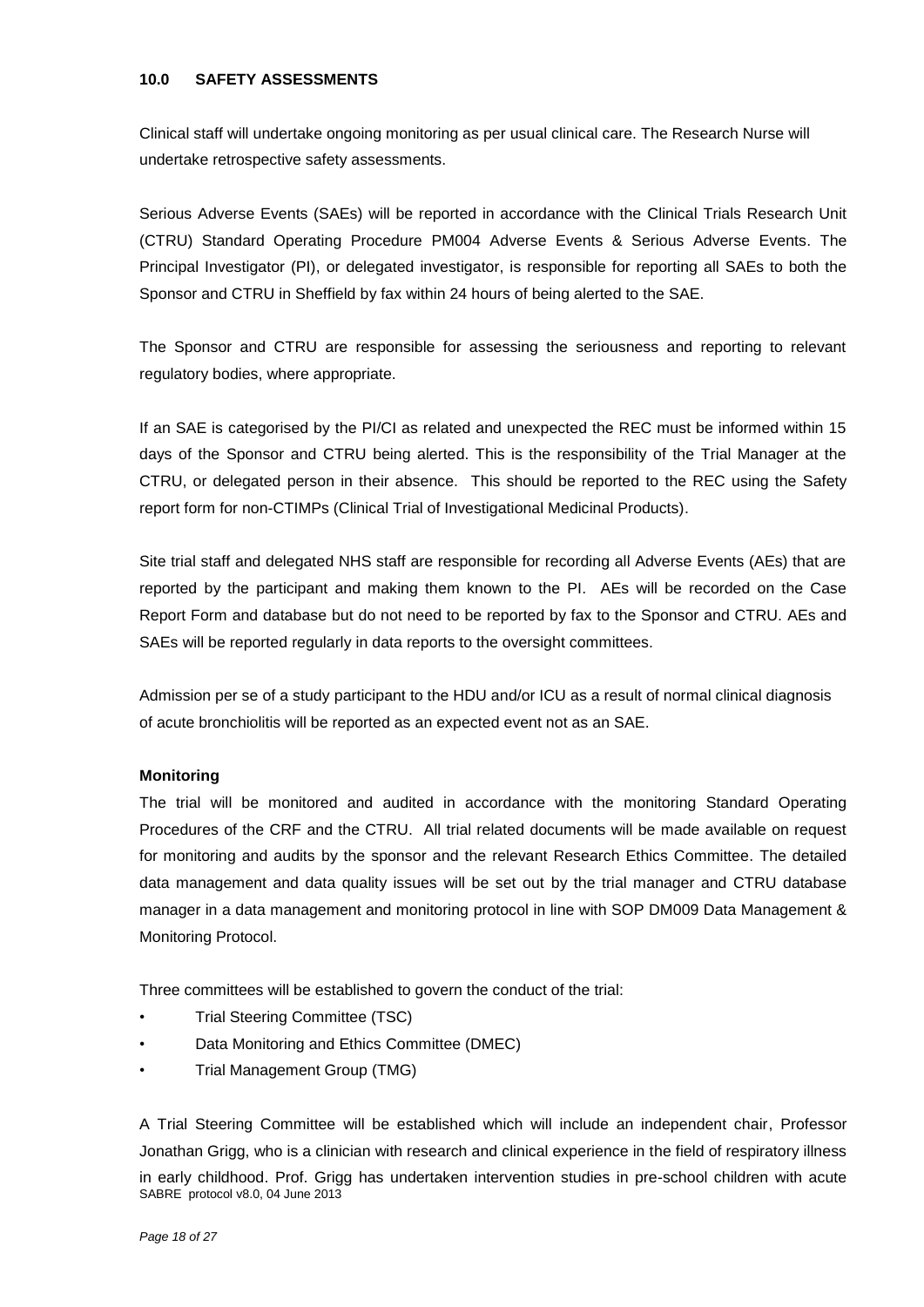wheeze [there are no other UK centres that have undertaken interventional studies in patients with acute bronchiolitis other than those included in this proposal].

The TSC's responsibilities will include supervising the progress of the trial and ensuring adherence to protocol. The TSC can prematurely close the trial. It will act in accordance with CTRU SOP GOV002 Trial Steering Committee.

An independent Data Monitoring and Ethics Committee will consist of an independent statistician, and two independent experts. Its responsibilities will include reviewing the trial data at regular intervals and implementing stopping rules in accordance with MRC guidance. The DMEC can recommend premature closure of the trial to the TSC. It will act in accordance with CTRU SOP GOV003 Data Monitoring and Ethics Committee.

The Trial Management Group will include the Chief Investigator, Co-applicants, Principal Investigators, CTRU Assistant Director, Trial Manager, Research Nurses, Statistician, Health Economist and a service representative. It will oversee the implementation of the trial and act in accordance with CTRU SOP GOV001 Trial Management Group.

#### **11.0 ETHICAL CONSIDERATIONS**

The principal ethical consideration is that the subject group are unable to provide their own consent but this is an issue for all paediatric studies involving infants and young children. For this study there are no known risks associated with the intervention and the participating units are very familiar with the ethical challenges in this population.

None of the previous studies using this intervention have noted any significant adverse events attributable to the hypertonic saline, although nebulisation can be associated with crying and the saline may cause coughing.

There may be a small chance that participants are involved in other research studies and this question will be asked during the informed consent process. Should the investigating team feel it would be inappropriate to include them in the study they will be excluded on this basis.

#### *Ethics and R&D approval*

The trial will be conducted subject to a Research Ethics Committee favourable opinion, including any provisions for Site Specific Assessment, and local Research and Development approval.

It will be conducted in accordance with ICH Harmonised Tripartite Guidelines for Good Clinical Practice.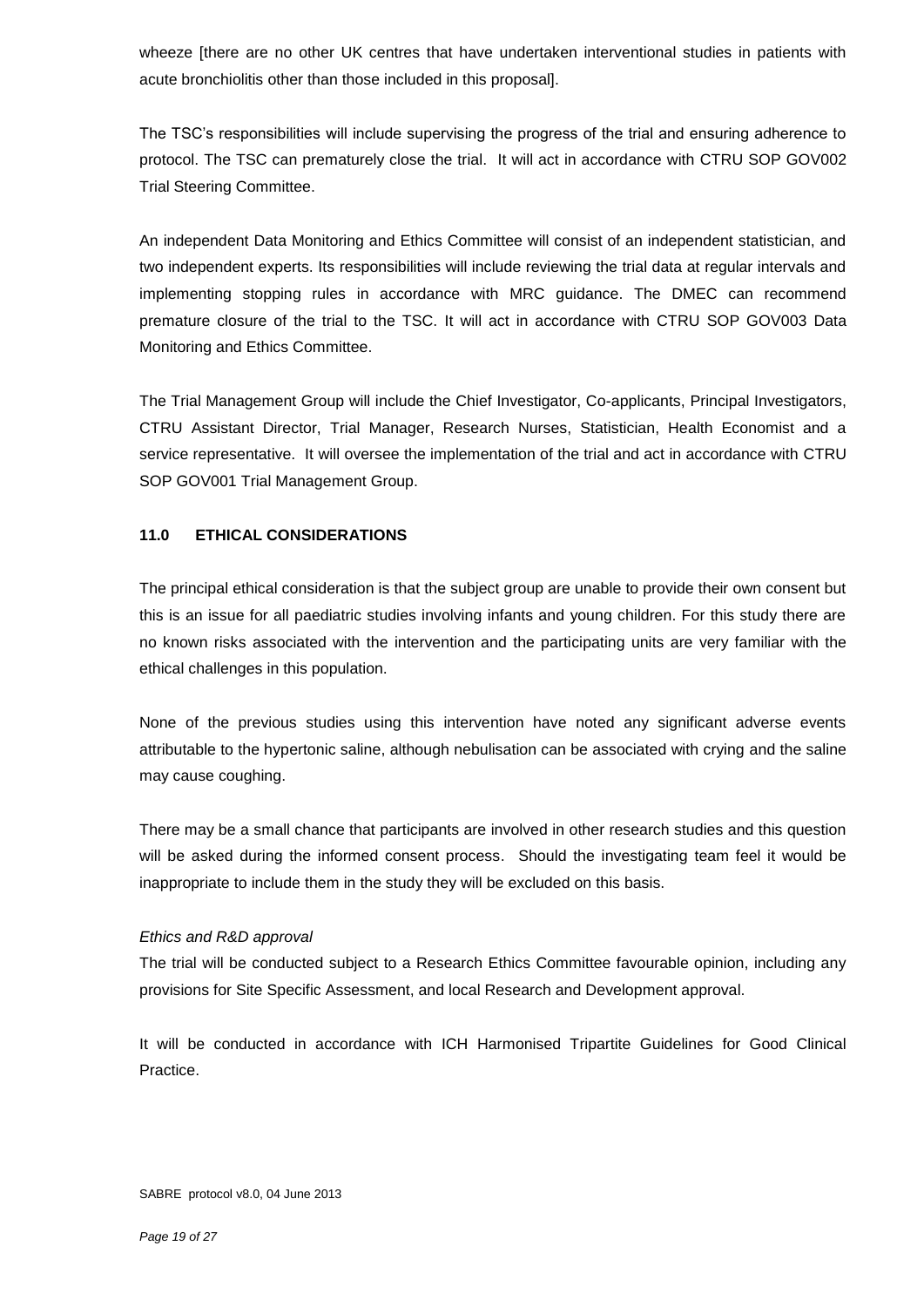#### **12.0 FINANCE AND INDEMNITY**

Research funding has been obtained from the NIHR Health Technology Assessment programme to support individual research sites as well as trial management. Applications will be sought for local service support and commissioning costs.

This is an NHS sponsored study. For NHS sponsored research HSG (96) 48 reference no. 2 refers. If there is negligent harm during the clinical trial when the NHS body owes a duty of care to the person harmed, NHS Indemnity will cover NHS staff, medical academic staff with honorary contracts and those conducting the trial. NHS Indemnity does not offer no-fault compensation and is unable to agree in advance to pay compensation for non-negligent harm. Ex-gratia payments may be considered in the case of a claim.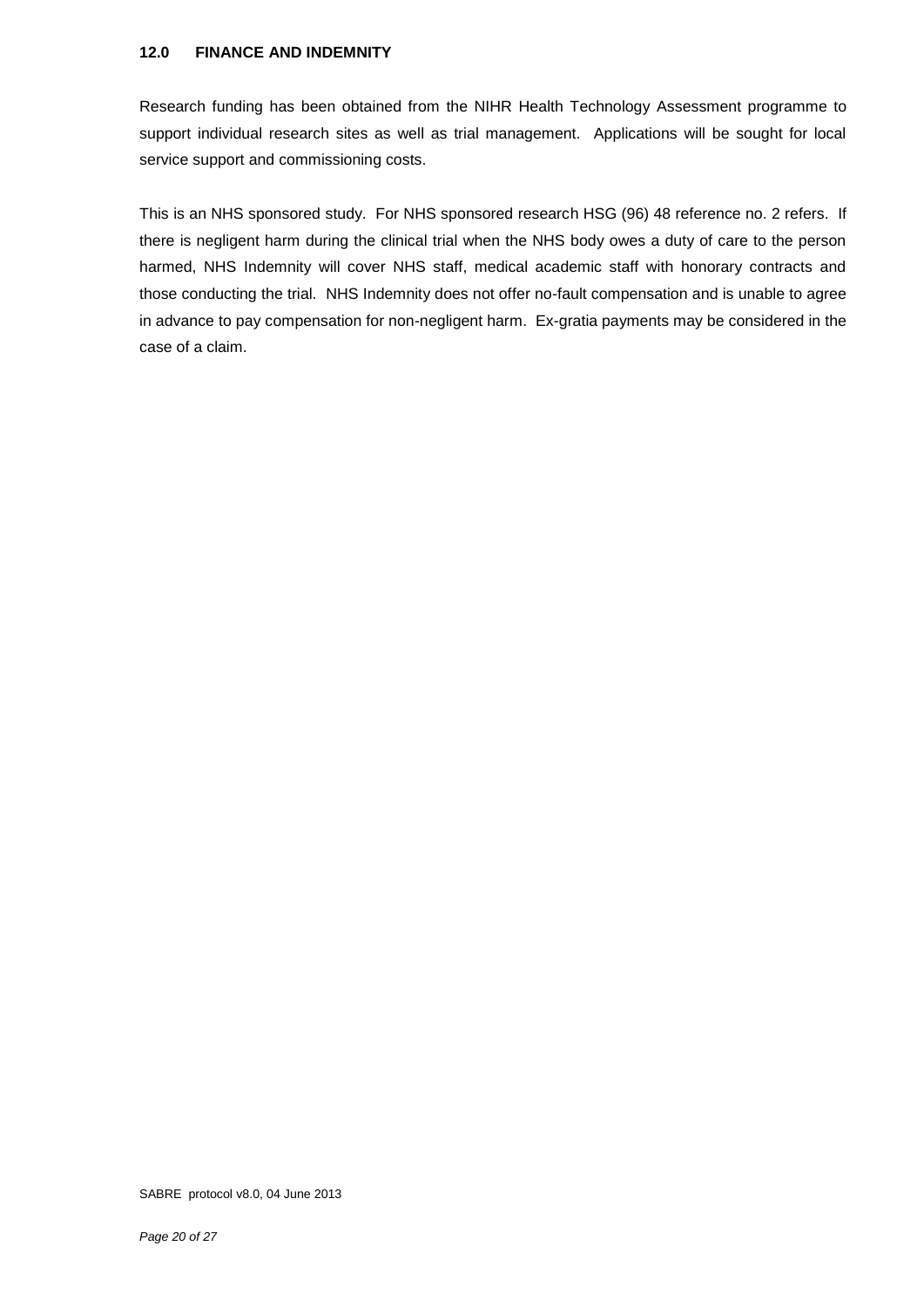#### **13.0 REPORTING AND DISSEMINATION**

The results of the trial will be disseminated in peer reviewed scientific journals, clinical and academic conferences and on the study website. No report, either verbal or written may be made without the approval of both the TMG and TSC.

#### **14.0 REFERENCES**

1. Elliott SP, Ray CG. Viral infections of the lower respiratory tract. In Taussig L, Landau L, editors. Pediatric Respiratory Medicine, 2nd edition. MosbyElsevier Philadelphiam, MosbyElsevier; 2009, pp481-90

2. Everard ML. Respiratory syncytial virus bronchiolitis and pneumonia. In Textbook of Paediatric Respiratory Medicine eds Taussig L, Landau L. 1998 Mosby St.Louis *2nd Edition 2009* 

3. Smyth RL, Openshaw PJ. Bronchiolitis. Lancet. 2006 22; 368: 312-22

4. SIGN. Bronchiolitis in children guideline. http://www.sign.ac.uk/pdf/sign91.pdf

5. American Academy of Pediatrics Subcommittee on Diagnosis and Management of Bronchiolitis. Diagnosis and management of bronchiolitis. Pediatrics 2006; 118: 1774-93

6. Deshpande SA, Northern V. The clinical and health economic burden of respiratory syncytial virus disease among children under 2 years of age in a defined geographical area. Arch Dis Child. 2003; 88: 1065-9

7. Martin AJ, Gardner PS, McQuillin J.Lancet. Epidemiology of respiratory viral infection among paediatric inpatients over a six-year period in north-east England. 1978; 2: 1035-8

8. Hall CB, Weinberg GA, Iwane MK, Blumkin AK, Edwards KM, Staat MA, et al. The Burden of Respiratory Syncytial Virus Infection in Young Children. N Engl J Med 2009;360:588-598

9. Centers for Disease Control and Prevention (CDC). Respiratory syncytial virus activity - United States, July 2008-December 2009. MMWR Morb MortalWkly Rep. 2010; 9: 30-3

10. Fleming DM, Elliot AJ, Cross KW. Morbidity profiles of patients consulting during influenza and respiratory syncytial virus active periods. Epidemiol Infect. 2007; 135: 1099-108

11. Elliot AJ, Fleming DM . Influenza and respiratory syncytial virus in the elderly.Exp Rev Vac 2008; 7: 249-58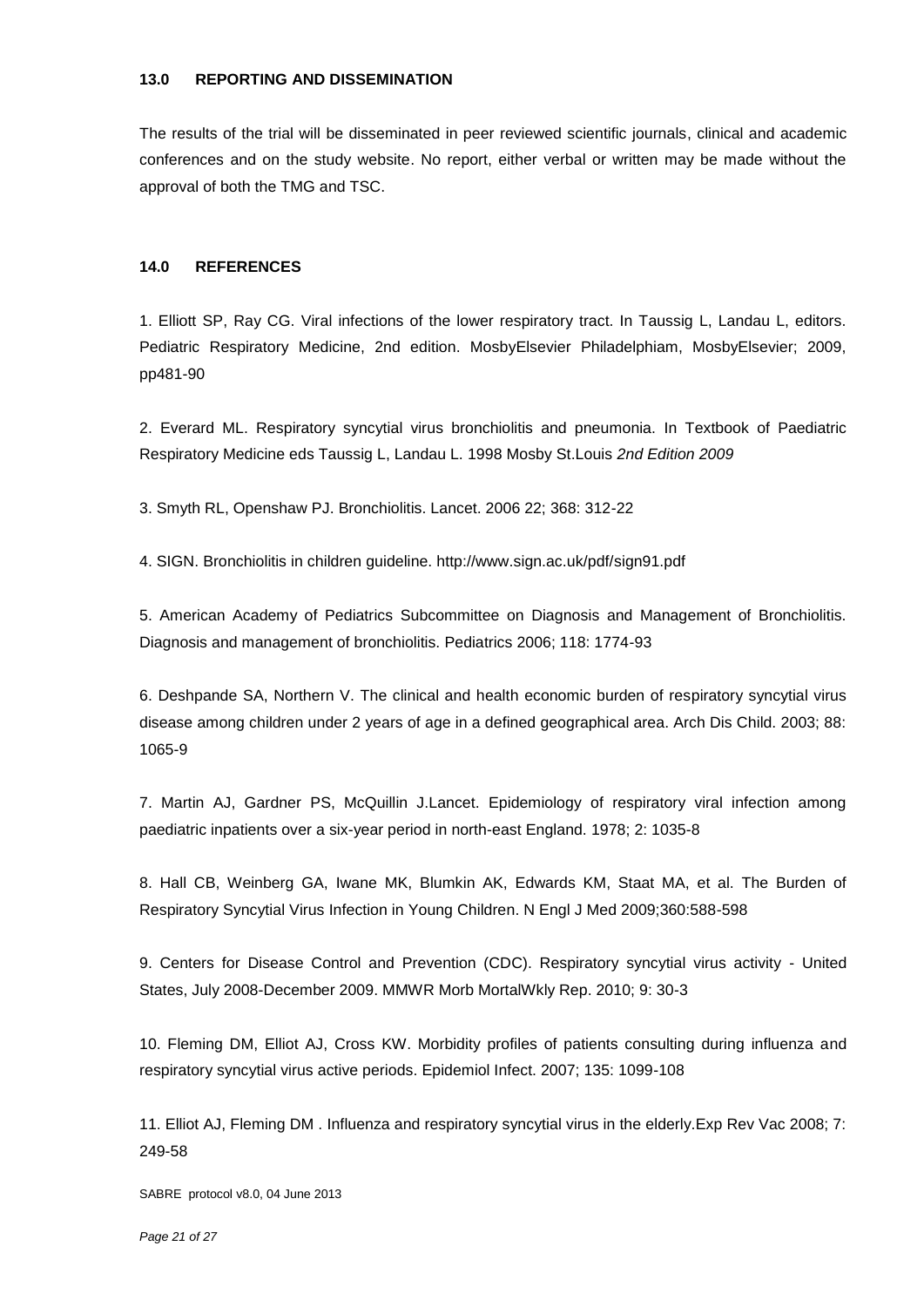12. Falsey AR, Hennessey PA, Formica MA, Cox C, Walsh EE. Respiratory syncytial virus infection in elderly and high-risk adults. N Engl J Med. 2005;352:1749-5

13. Goddard NL, Cooke MC, Gupta RK, Nguyen-Van-Tam JS. Timing of monoclonal antibody for seasonal RSV prophylaxis in the United Kingdom. Epidemiol Infect. 2007 Jan;135(1):159-62.

14. Pelletier AJ, Mansbach JM, Camargo CA, Jr. Direct Medical Costs of Bronchiolitis Hospitalizations in the United States. Pediatr 2006;118: 2418-2423

15. Buckingham S C, Quasney M W, Bush A J. *et al* Respiratory syncytial virus infections in the pediatric intensive care unit: clinical characteristics and risk factors for adverse outcomes. *Pediatr Crit Care Med* 2001; 2318–323

16. Thorburn K, Kerr S, Taylor N. *et al* Respiratory syncytial virus outbreak in a paediatric intensive care unit. J Hosp Infect 2004; 5:7194–201

17. Manoha C, Espinosa S, Aho SL, Huet F, Pothier P. Epidemiological and clinical features of hMPV, RSV and RVs infections in young children. Clin Virol. 2007; 38: 221-6.

18. Midulla F, Scagnolari C, Bonci E, Pierangeli A, Antonelli G, De Angelis D, Berardi R, Moretti C. Respiratory syncytial virus, human bocavirus and rhinovirus bronchiolitis in infants. Arch Dis Child. 2010; 95: 35-41

19. Calvo C, García-García ML, Blanco C, Vázquez MC, Frías ME, Pérez-Breña P, Casas I. Multiple simultaneous viral infections in infants with acute respiratory tract infections in Spain. J Clin Virol. 2008 ;42: 268-72 17

20. Sloots TP, Whiley DM, Lambert SB, Nissen MD. Emerging respiratory agents: New viruses for old diseases? J Clinl Virol 2008; 42: 233-243

21. Antunes H, Rodrigues H, Silva N, Ferreira C, Carvalho F, Ramalho H, Gonçalves A, Branca F. Aetiology of bronchiolitis in a hospitalized pediatric population: Prospective multicenter study.J Clin Virol. 2010 Mar 31

22. Panickar JR, Dodd SR, Smyth RL, Couriel JM. Trends in deaths from respiratory illness in children in England and Wales from 1968 to 2000. Thorax. 2005; 60: 1035-8

23. Fleming DM, Pannell RS, Cross KW. Mortality in children from influenza and respiratory syncytial virus.J Epidemiol Community Health. 2005; 59: 586-90

24. Behrendt CE, Decker MD, et al. International variation in the management of infants hospitalized with respiratory syncytial virus. International RSV Study Group. Eur J Pediatr. 1998;157: 215-20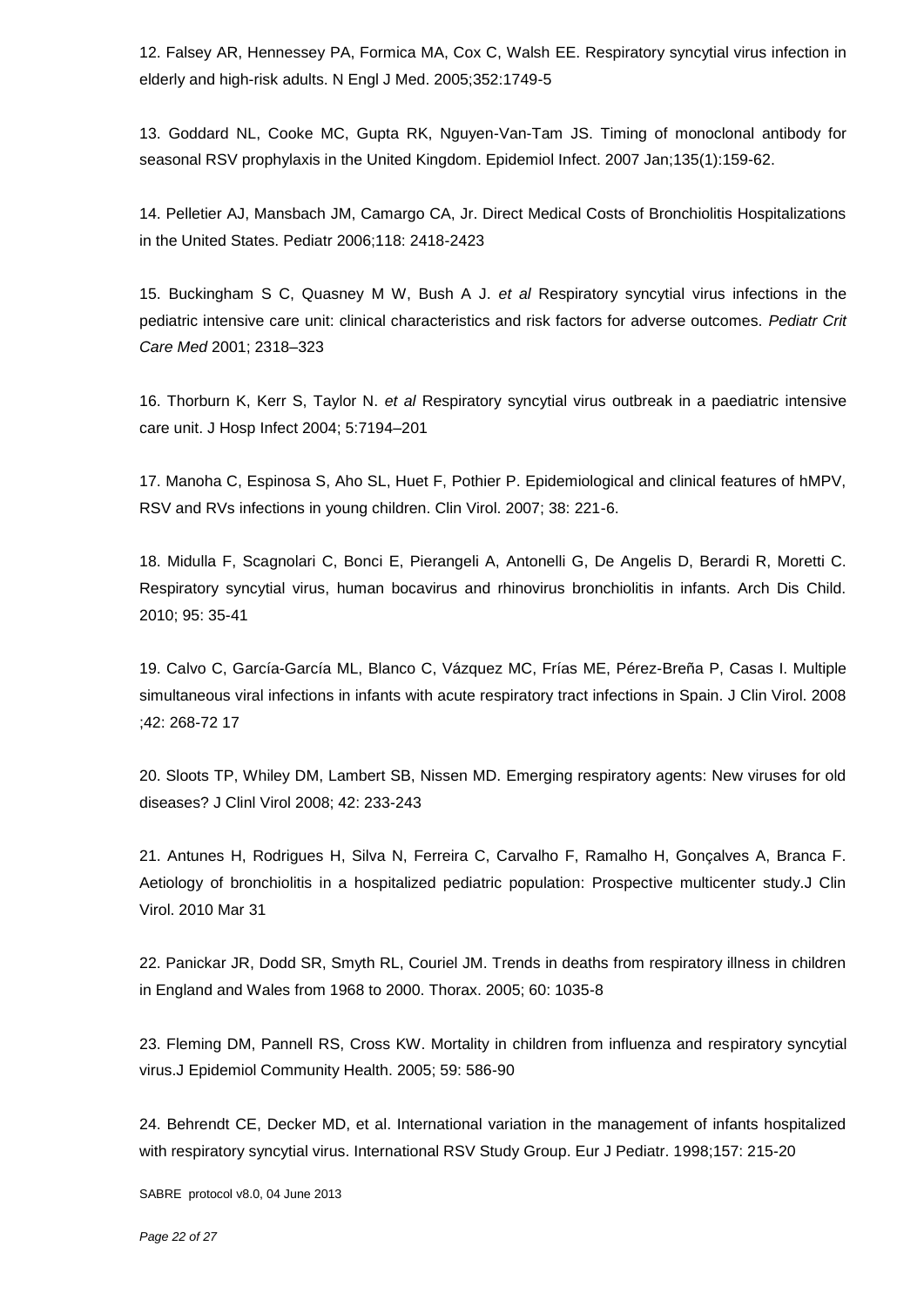25. Ogilvie D. Hospital based alternatives to acute paediatric admission: a systematic review. Arch Dis Child. 2005; 90: 138-42

26. Thorburn K. Pre-existing disease is associated with a significantly higher risk of death in severe respiratory syncytial virus infection. Arch Dis Child. 2009; 94: 99-103

27. Reynolds EOR, Cook CD. The treatment of bronchiolitis J Pediatr 1963; 63: 1205-7

28. Schickli JH, Dubovsky F, Tang RS. Challenges in developing a pediatric RSV vaccine. Hum Vaccin. 2009; 5: 582-91

29. Fitzgerald DA. Preventing RSV bronchiolitis in vulnerable infants: the role of palivizumab. Paediatr Respir Rev. 2009;10:143-7.

30. Everard ML. Evidenced based management of acute bronchiolitis and croup. Pediatr Clin North Am. 2009;56:119-33

31. Bush A, Thomson AH. Acute bronchiolitis. *BMJ* 2007;335:1037-41

32. Wainwright C. Acute viral bronchiolitis in children- a very common condition with few therapeutic options. Paediatr Respir Rev. 2010;11:39-45

33. Gadomski AM, Bhasale AL. Bronchodilators for bronchiolitis. Cochrane Database Syst Rev. 2006;3:CD001266

34. Hartling L, Wiebe N, Russell K, Patel H, Klassen TP. Epinephrine for bronchiolitis. Cochrane Database Syst Rev. 2004;(1):CD003123

35. Brooks LJ, Cropp GJ. Theophylline therapy in bronchiolitis. A retrospective study. Am J Dis Child. 1981 Oct;135(10):934-6

36. Everard ML. Anti-cholinergic therapy for treatment of wheeze in children under the age of 24 months: a Meta- analysis. In: Cates C, Ducharme FM, Gibson P, Jones P, Rowe B, Wolf F editors. Airways Module of the cochrane Database of Systematic Review. The Cochrane Database systematic reviews 2005 Jul 20;(3):CD001279.

37. Patel H, Platt R, Lozano JM, Wang EE. Glucocorticoids for acute viral bronchiolitis in infants and young children. Cochrane Database Syst Rev. 2004;(3):CD004878.

38. Blom D, Ermers M, Bont L, van Aalderen WM, van Woensel JB. Inhaled corticosteroids during acute bronchiolitis in the prevention of post-bronchiolitic wheezing.Cochrane Database Syst Rev. 2007 Jan 24;(1):CD004881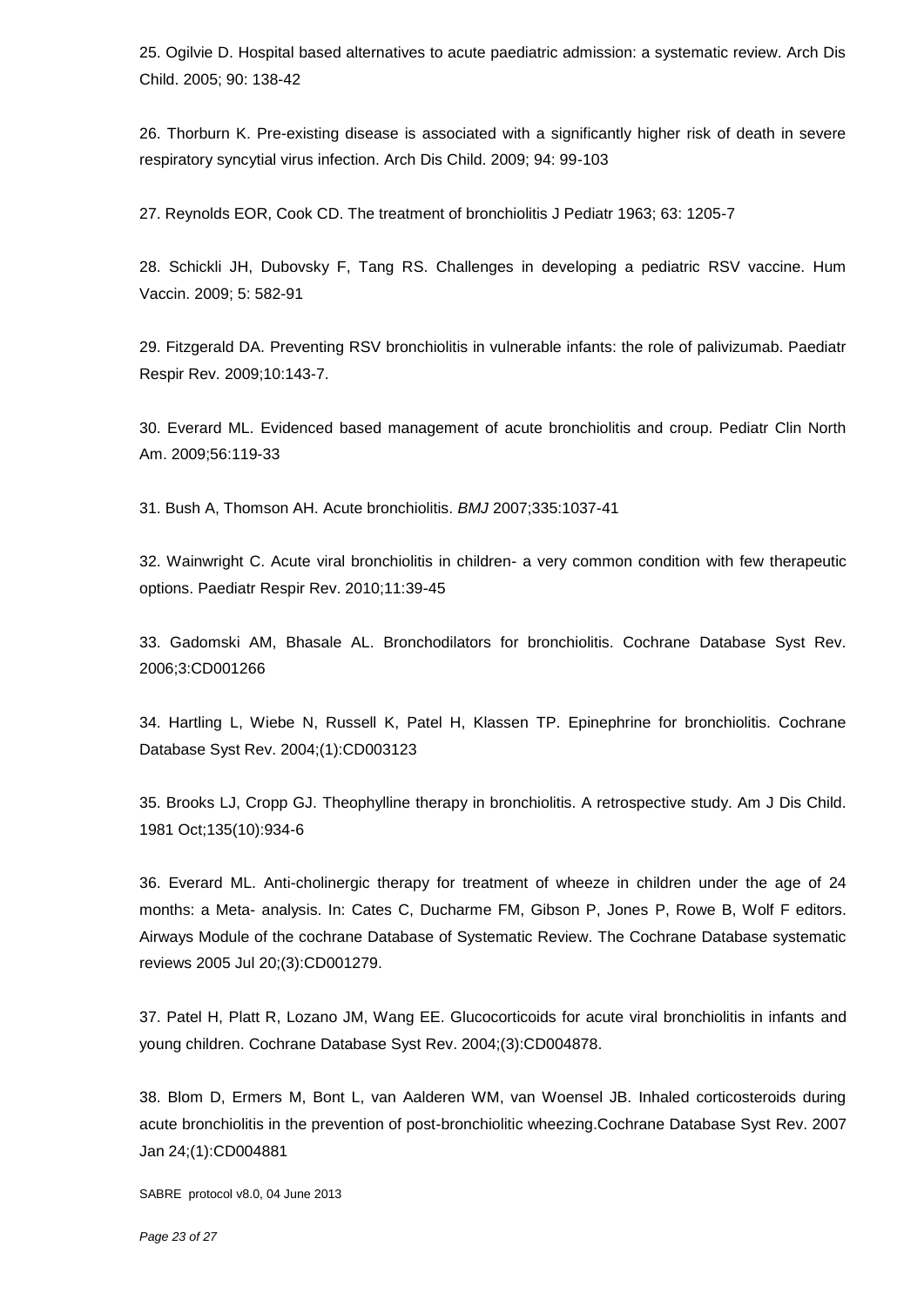39. Amirav I, Luder AS, Kruger N, Borovitch Y, Babai I, Miron D, Zuker M, Tal G, Mandelberg A. A double-blind, placebo-controlled, randomized trial of montelukast for acute bronchiolitis. Pediatrics. 2008 Dec;122(6):e1249-55

40. Perrotta C, Ortiz Z, Roque M. Chest physiotherapy for acute bronchiolitis in paediatric patients between 0 and 24 months old. Cochrane Database Syst Rev. 2005;(2):CD004873. 18

41. Spurling GK, Fonseka K, Doust J, Del Mar C. Antibiotics for bronchiolitis in children. Cochrane Database Syst Rev. 2007;(1):CD005189

42. Ventre K, Randolph A. Ribavirin for respiratory syncytial virus infection of the lower respiratory tract in infants and young children. Cochrane Database Syst Rev. 2004;(4)

43. Sarrell E, Tal G, Withling M, Someck E, Houri S, Cohen H, et al. Nebulized 3% hypertonic saline solution treatment in ambulatory children with viral bronchiolitis decreases symptoms. Chest 2002;122:2015-20

44. Mandelberg A, Tal G, Witzling M, Someck E, Houri S, Balin A, et al. Nebulized 3% hypertonic saline solution treatment in hospitalized infants with viral bronchiolitis. Chest 2003;123:481-87

45. Tal G, Cesar K, Oron A, Houri S, Ballin A, Mandelberg A. Hypertonic Saline/Epinephrine Treatment in Hospitalized Infants with Viral Bronchiolitis Reduces Hospitalization Stay: 2 Years Experience. IMAJ 2006;8:169-73

46. Kuzik BA, Al Qadhi SA, Kent S, Flavin MP, Hopman W, Hotte S, et al. Nebulized Hypertonic Saline in the Treatment of Viral Bronchiolitis in Infants. J Pediatr 2007;151: 266-270.e1

47. Zhang L, Mendoza-Sassi RA, Wainwright C, Klassen TP. Nebulized hypertonic saline solution for acute bronchiolitis in infants. *Cochrane Database of Systematic Reviews* 2008, Issue 4. Art. No.: CD006458. DOI: 10.1002/14651858. CD006458.pub2

48. Mandelberg A, Amirav I.Hypertonic saline or high volume normal saline for viral bronchiolitis: mechanisms and rationale. Pediatr Pulmonol. 2010 Jan;45(1):36-40

49. Boogaard R, de Jongste JC, Merkus PJ. Pharmacotherapy of impaired mucociliary clearance in non-CF pediatric lung disease. A review of the literature. Pediatr Pulmonol. 2007; 42: 989-1001

50. Grewal S, Ali S, McConnell DW, Vandermeer B, Klassen TP. A randomized trial of nebulized 3% hypertonic saline with epinephrine in the treatment of acute bronchiolitis in the emergency department. Arch Pediatr Adolesc Med. 2009;163:1007-12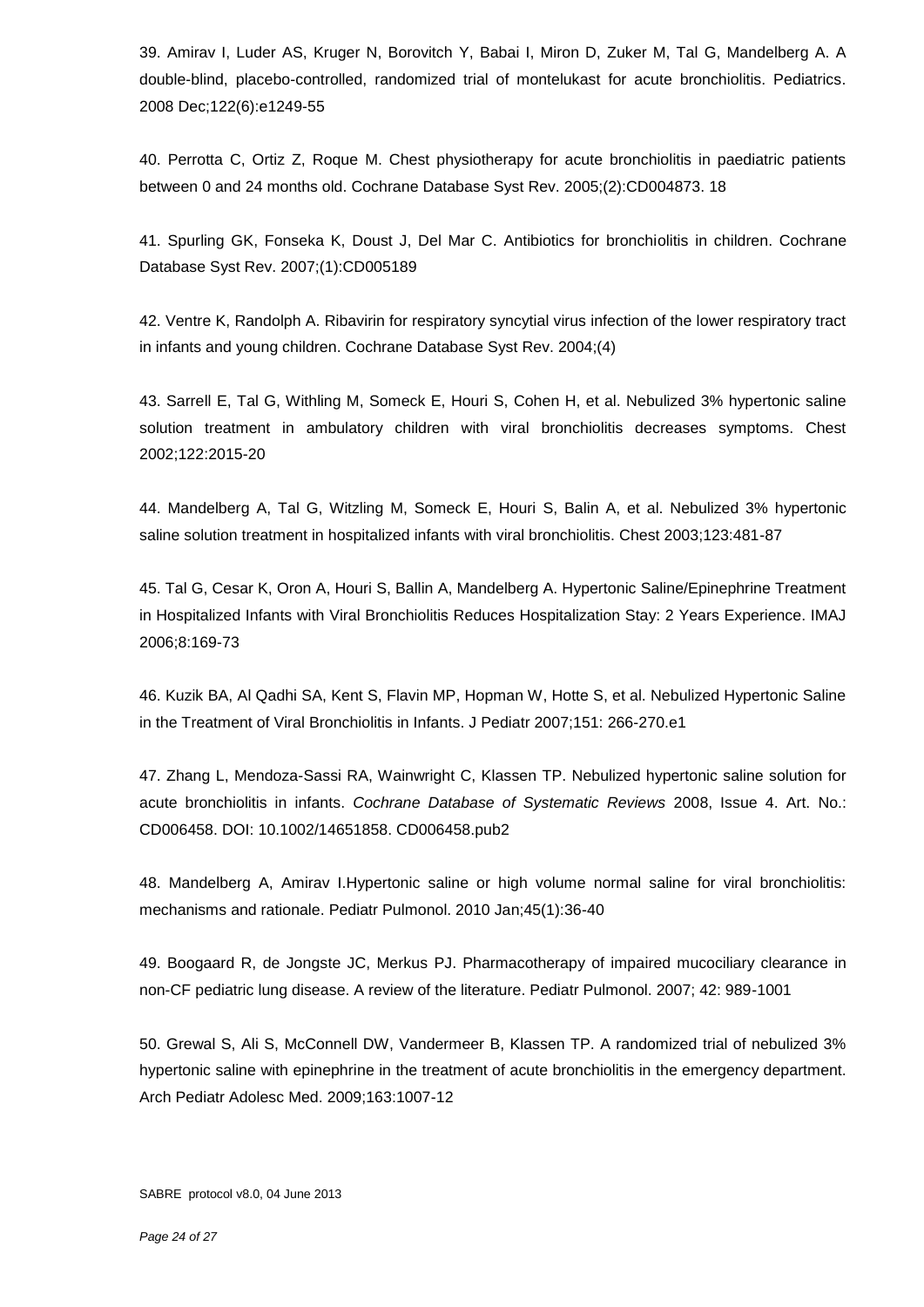51. Anil AB, Anil M, Saglam AB, Cetin N, Bal A, Aksu N. High volume normal saline alone is as effective as nebulized salbutamol-normal saline, epinephrine-normal saline, and 3% saline in mild bronchiolitis. Pediatr Pulmonol 201; 45: 41-7

52. Elphick H, Ritson S, AS Rigby, Everard ML. Phenotype Of Acute Respiratory Syncytial Virus Lower Respiratory Tract Illness in Infancy And Subsequent Morbidity. Acta Pediatrica 2007; 96: 1-3

53. Plint AC, Osmond MH, Klassen TP. The efficacy of nebulized racemic epinephrine in children with acute asthma: a randomized, double-blind trial. Acad Emerg Med. 2000; 7:1097-103

54. Hartling L, Wiebe N, Russell K, Patel H, Klassen TP. A meta-analysis of randomized controlled trials evaluating the efficacy of epinephrine for the treatment of acute viral bronchiolitis. Arch Pediatr Adolesc Med. 2003; 157: 957-64

55. Wainwright C, Altamirano L, Cheney M, Cheney J, Barber S, Price D, Moloney S, Kimberley A, Woolfield N, Cadzow S, Fiumara F, Wilson P, Mego S, VandeVelde D, Sanders S, O'Rourke P, Francis P. A multicenter, randomized, double-blind, controlled trial of nebulized epinephrine in infants with acute bronchiolitis N Engl J Med. 2003; 349: 27-35 19

56. Hariprakash S, Alexander J, Carroll W, Ramesh P, Randell T, Turnbull F, Lenney W. Randomized controlled trial of nebulized adrenaline in acute bronchiolitis.Pediatr Allergy Immunol. 2003; 14 :134-9

57. Cade A, Brownlee KG, Conway SP, Haigh D, Short A, Brown J, Dassu D, Mason SA, Phillips A, Eglin R, Graham M, Chetcuti A, Chatrath M, Hudson N, Thomas A, Chetcuti PA. Randomised placebo controlled trial of nebulised corticosteroids in acute respiratory syncytial viral bronchiolitis. Arch Dis Child. 2000;82: 126-30

58. Everard ML, Swarbrick A, Rigby AS, Milner AD. The effect of ribavirin to treat previously healthy infants admitted with acute bronchiolitis on acute and chronic respiratory morbidity. Respir Med. 2001;95:275-80

59. Everard ML. The role of RSV in airways syndromes in childhood. Current Allergy and Asthma Reports. Ed Prof S Holgate. 2006; 6: 97-102

60. Calogero C, Sly PD.Acute viral bronchiolitis: to treat or not to treat-that is the question. J Pediatr. 2007;151:235-7

61. Grange A, Bekker H, Noyes J, Langley P. Adequacy of health-related quality of life measures in children under 5 years old: systematic review. J Adv Nurs 2007;59:197-220

SABRE protocol v8.0, 04 June 2013 62. Klassen A, Landgraf J, Lee S, Barer M, Raina P, Chan H, Matthew D, Brabyn D. Health related quality of life in 3 and 4 year old children and their parents: preliminary findings about a new questionnaire. Health and Quality of Life Outcomes 2003;1:81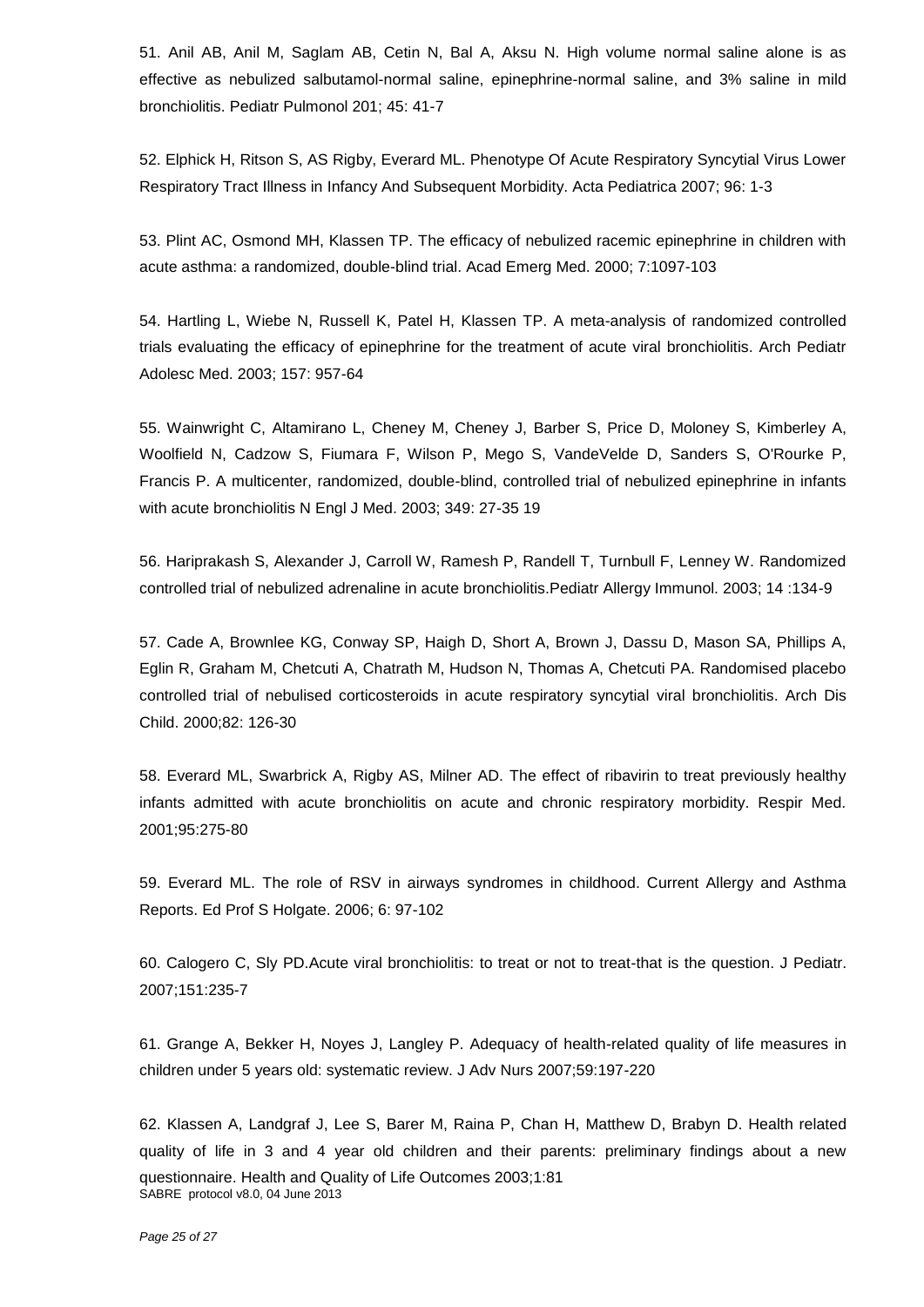63. Carroll AE, Downs SM. Improving decision analyses: parent preferences (utility values) for pediatric health outcomes. J Pediatr 2009;155:21-5

#### 64. Hospital Episode Statistics 2009/10

<http://www.hesonline.nhs.uk/Ease/servlet/ContentServer?siteID=1937&categoryID=203>

65. Raat H, et al. Reliability and validity of the Infant and Toddler Quality of Life Questionnaire (ITQoL) in a general population and respiratory disease sample. Quality of Life Research 2007;16:445-460

66. Elashoff JD, Reedy TJ. Two-Stage Clinical Trial Stopping Rules. *Biometrics* 1984; 40(3): 791-795.

67. Therneau TM, Grambsch PM, Modeling survival data: Extending the Cox model*.* Springer-Verlag, 2000.

68. Carroll AE, Downs SM. Improving decision analyses: parent preferences (utility values) for pediatric health outcomes. The Journal of Pediatrics 2009;155:21-5